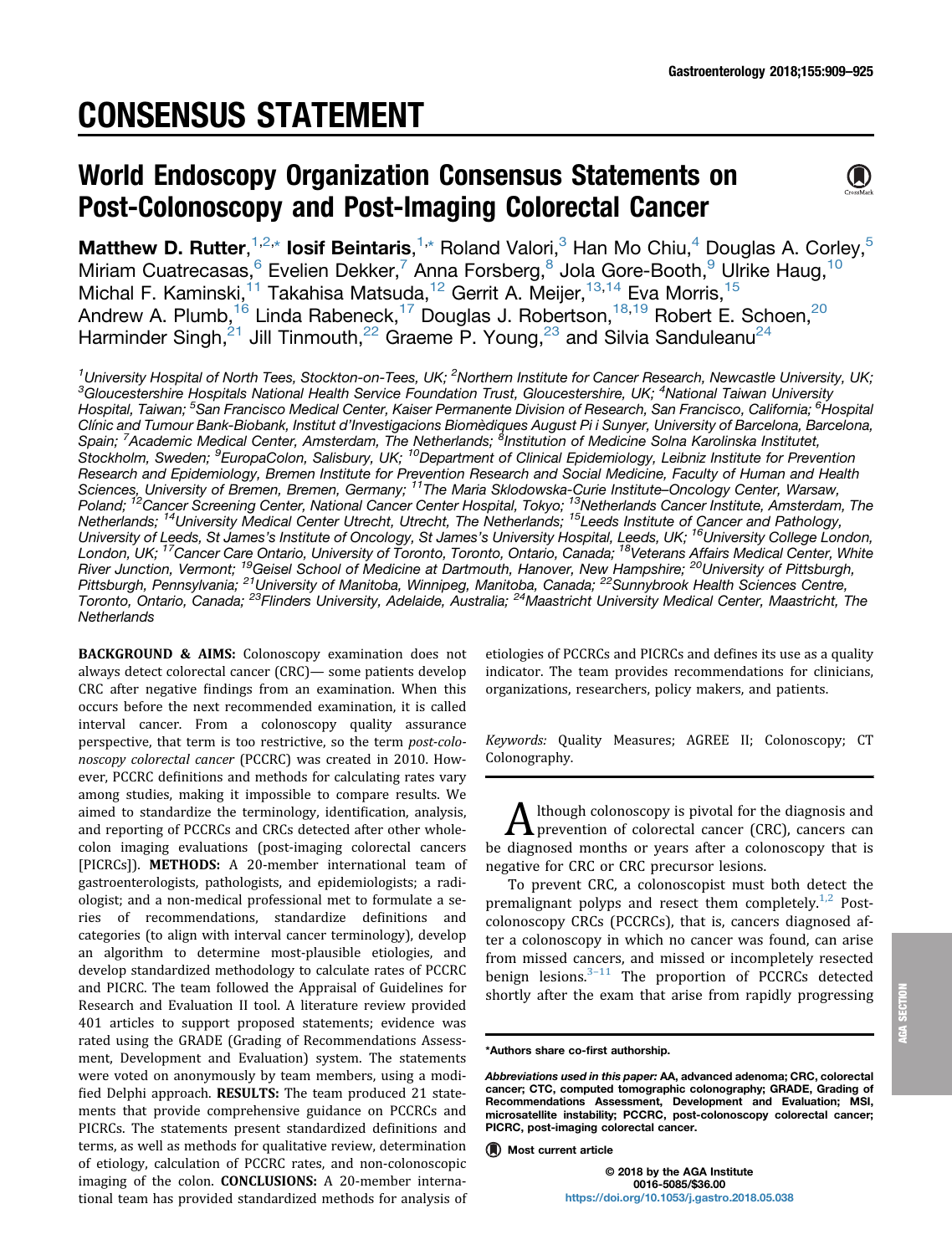precancerous polyps (new cancer or accelerated biologyrelated cancer), remains to be determined, but is certainly low.<sup>[12](#page-13-0)</sup> Reasons for missed lesions include inadequate bowel preparation and colonoscopist-dependent factors, such as incomplete colonoscopy, short cecal withdrawal time, and suboptimal inspection technique. $6,13,14$  Adenoma miss rates and incomplete polypectomy rates vary between colonoscopists, $15-17$  $15-17$  $15-17$  and patients of colonoscopists with low adenoma detection rates have higher interval cancer rates.[14,18](#page-14-0)

These findings indicate opportunities for improved colonoscopy performance, for using cancer appearing after a negative colonoscopy as an important benchmark for quality, and for standardizing methodologies to allow more direct comparisons between services. $19$ 

#### Aim

The literature on PCCRC diagnosed after a colonoscopy in which no cancer was found lacks agreement on terminology, methodology, or analysis of causation. We recently published guidance on the screening term *interval cancer* (which may or may not relate to colonoscopy); however, these 2 terms are not synonymous, as described later, and no standardized performance measure guidelines exist. To address these concerns, the World Endoscopy Organization convened a working group to use an evidence-based consensus process to make recommendations for future investigators, policy makers, clinical services, and patients.

The aims of the PCCRC project were:

- 1. To standardize terminology and definitions relating to PCCRC
- 2. To describe the relationship between PCCRC terminology and interval cancer terminology
- 3. To standardize the categorization of the potential explanations for PCCRC occurrence
- 4. To create colonoscopy, histology, and radiology minimum data sets to facilitate PCCRC analysis
- 5. To develop a standardized definition for a PCCRC rate performance measure and a standardized methodology for its calculation, thus allowing benchmarking and comparison between services
- 6. To recommend appropriate action for services in the monitoring and review of PCCRC cases and PCCRC rates
- 7. To consider whether the PCCRC concept can be extended to radiological colorectal imaging; and
- 8. To provide a research manuscript checklist for authors and peer reviewers of PCCRC papers.

#### **Methodology**

Our methodology was based on AGREE II (Appraisal of Guidelines for Research and Evaluation) tool. $^{20}$  $^{20}$  $^{20}$  A multidisciplinary team of international experts was selected, including gastroenterologists, pathologists, epidemiologists, a radiologist and a patient representative, to ensure wide range of expertise and broad representation to cover all aspects of our topic.

The approach taken was to:

- 1. Determine the purpose of having a performance measure of PCCRC to align recommendations with purpose and the rationale for such
- 2. Develop a series of key questions relating to PCCRC
- 3. Conduct a systematic literature search of these questions; and
- 4. Formulate a set of recommendations using a modified Delphi consensus approach.

The Core (initial) group consisted of 14 members (13 voting and 1 non-voting). Members were then allocated to 2 working groups on the etiology of PCCRCs and performance of PCCRC rates in colonoscopy and radiology practice. Key questions were compiled by the project writing group.

Each working group addressed the following key questions:

- 1. Etiology working group (7 members, 1 of whom participated in both groups):
	- a. Which terminology should be used to describe etiology categories?
	- b. What are the risk factors and possible explanations of PCCRC?
	- c. How should we ascribe possible explanations?
	- d. What should be the minimum colonoscopy, histology, and radiology data set to examine PCCRC?
	- e. What molecular tests should be performed to examine PCCRC?
	- f. How to prevent PCCRC in high-risk groups?
- 2. Performance working group (8 members, one of whom participated in both groups):
	- a. How should PCCRCs be calculated and reported?
	- b. How should PCCRC rates be monitored?
	- c. How should PCCRC papers be peer-reviewed?
	- d. Radiology—Can we, and how do we extend the methodology to post-imaging CRC?

A comprehensive literature search was performed in PubMed and Cochrane databases, for articles published in English language from 2006 until present (see [Supplementary](#page-17-0) [Material](#page-17-0) for details), which ultimately yielded 402 articles providing background and supporting the statements. We limited our search to articles from 2006 and later, aiming for our database to reflect current practice. All members were asked to and added other key references during the consensus process.

Each working group provided initial draft statements, along with supporting text and suggested references, related to their respective sub-topic; each member voted anonymously, via electronic correspondence, on the resulting 33 statements,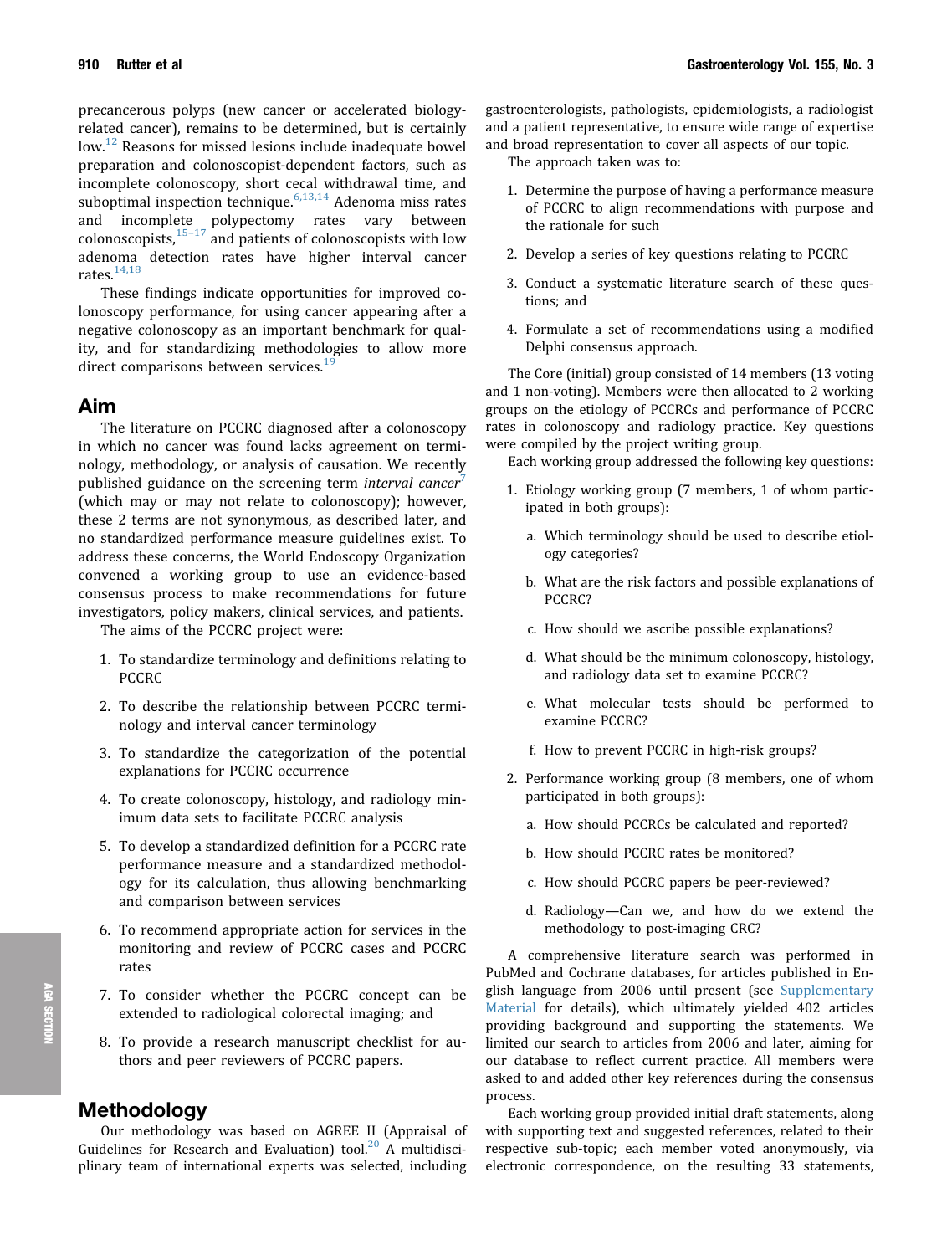using an agreement scale of 1 (strongly agree) to 5 (strongly disagree). A modified Delphi process was followed, with consensus requiring at least 80% agreement. In areas of continuing disagreement, a recommendation for or against a particular statement (compared with a specific alternative) required both >50% of participants in favor and <20% preferring the comparator. Failure to meet this criterion resulted in no recommendation.

Following votes and comments, statements were iteratively added, and others reduced or merged. Before the second voting round, the group added 7 additional international experts for a total of 20 voting members plus a non-voting patient representative who provided input during the rest of the consensus process. Ultimately, statements achieved consensus after a fourth, final voting round (Figure 1).

The Grading of Recommendations Assessment, Development and Evaluation (GRADE) system for rating quality of evidence and strength of recommendations was utilized during statement development [\(Table 1\)](#page-3-0). The GRADE tool separates the strength of evidence from the strength of recommendation. $21$ 

#### Statements and Evidence

#### Terminology and Definitions

Statement 1. We recommend that post-colonoscopy colorectal cancer (PCCRC) be the preferred term for cancers appearing after a colonoscopy in which no cancer is diagnosed. GRADE of evidence: very low; strength of recommendation: strong.

Statement 2. PCCRCs can be sub-categorized into:

- Interval cancers (where the cancer is identified before the next recommended screening or surveillance examination)
- Non-interval cancers (where the cancer is identified at [type A] or after [type B] a recommended screening or surveillance interval, or where no subsequent screening or surveillance interval for repeat examination was recommended [type C], up to 10 years after the colonoscopy)

#### GRADE of evidence: very low; strength of recommendation: strong.

The term *interval cancer* is primarily a screening and surveillance term; its precise definition is a CRC diagnosed after a colorectal screening examination or test in which no cancer is detected, and before the date of the next rec-ommended exam.<sup>[7](#page-13-0)</sup> Although this is an important definition for screening and surveillance programs, this terminology does not fit precisely with all that is required for colonoscopy quality assurance purposes. Many colonoscopy procedures, particularly diagnostic procedures, do not result in a recommendation for a further colonoscopy and, therefore, there is no "interval." While from a screening program perspective, a cancer found at a subsequent screening colonoscopy is a screening "success" and not an interval cancer by definition, $^7$  $^7$  from a colonoscopy quality point of view, study of these procedures is worthwhile, as there might have been a missed opportunity to identify a cancer or identify/fully resect a precancerous lesion at the prior exam. Furthermore, interval cancers may arise from



Figure 1. Consensus voting flowchart.

non-colonoscopic aspects of a screening program (eg, after a negative fecal occult blood test). For these reasons, the term post-colonoscopy colorectal cancer, first coined in 2010, is recommended as an all-encompassing, overarching term  $(Table 2)$  $(Table 2)$ .

PCCRCs can be subcategorized into true interval cancers, that is, those identified before the next recommended screening or surveillance examination, and non-interval cancers. Non-interval cancers may be further subcategorized into those that occur at or after a recommended screening or surveillance interval, and those where no subsequent screening or surveillance procedure was recommended. The interval cancer subcategory will usually be a measure of quality of the colonoscopy, as it presumes that the recommended surveillance interval will pre-empt the occurrence of CRC before the next planned procedure. The non-interval cancer subcategory may similarly be a measure of quality of the colonoscopy but may also reflect the "correctness" or appropriateness of the current screening or surveillance interval recommendations (for cancers occurring at or after the recommended surveillance interval) or the wisdom of a "once-only" screening colonoscopy recommendation itself (for cancers occurring without any repeat exam having been planned).

Examples of PCCRCs subcategories are provided in [Table 2](#page-3-0). This categorization may aid discussions about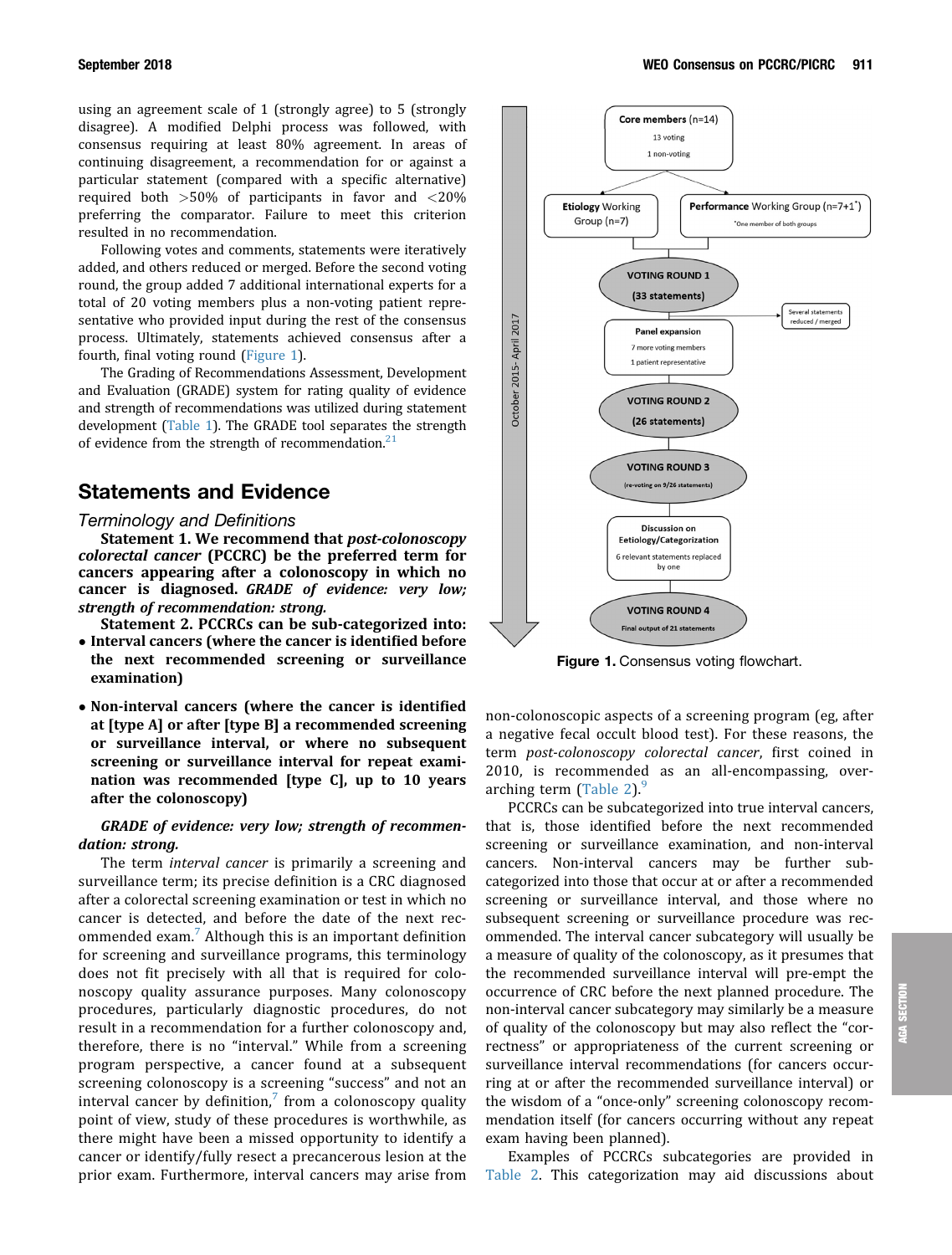<span id="page-3-0"></span>Table 1. Overview of the GRADE Tool

| Quality of evidence                                                                                                                                                                                                                                                                                                                                                                                                                                              | Strength of recommendation                                                                                                                                                                                                                                                                                |
|------------------------------------------------------------------------------------------------------------------------------------------------------------------------------------------------------------------------------------------------------------------------------------------------------------------------------------------------------------------------------------------------------------------------------------------------------------------|-----------------------------------------------------------------------------------------------------------------------------------------------------------------------------------------------------------------------------------------------------------------------------------------------------------|
| High: further research is very unlikely to change our confidence in<br>the estimate of effect<br>Moderate: further research is likely to have an important impact on<br>our confidence in the estimate of effect and may change the<br>estimate<br>Low: further research is very likely to have an important impact on<br>our confidence in the estimate of effect and is likely to change the<br>estimate<br>Very low: any estimate of effect is very uncertain | Strong: when the desirable effects of an intervention clearly<br>outweigh the undesirable effects, or clearly do not<br>Weak: when the trade-offs are less certain-either because of low-<br>quality evidence or because evidence suggests that desirable<br>and undesirable effects are closely balanced |

potential quality implications and learning points from a case; for example, a non-interval PCCRC type B could be because of poor adherence to surveillance intervals, or due to an incomplete surveillance colonoscopy due to suboptimal preparation or an incomplete exam, leading to delays in cancer diagnosis.

We should also stress that cancers for which colonoscopy is not considered "gold standard" for their diagnosis (eg, neuroendocrine tumors, or squamous cell carcinomas of the anorectum) are not included in the PCCRC nomenclature.

## Qualitative Review of Post-Colonoscopy Colorectal Cancer Cases

This section outlines the recommended methodology for assessing an individual PCCRC case.

Statement 3. We recommend that services implement a formal process to identify and register PCCRC cases, so they can be reviewed for potential causative factors. Ideally, this should be on a prospective basis, by reviewing whether each newly diagnosed CRC may be a PCCRC. If such methodology is not feasible, then the service should perform an annual retrospective review of all CRC cases diagnosed in the last year. GRADE of evidence: very low; strength of recommendation: strong.

Statement 4. We recommend that services perform a root cause analysis (see [Table 3\)](#page-4-0) of every PCCRC case identified to determine the most plausible explanation for the PCCRC, and where appropriate to identify and implement changes in practice to improve performance, monitoring them for effectiveness. GRADE of evidence: very low; strength of recommendation: strong.

|                                                                                                                         | PCCRC subcategories                                                                                                                                     |                                                                                                                            |                                                                                                                                                |                                                                                                                                                                                                                              |
|-------------------------------------------------------------------------------------------------------------------------|---------------------------------------------------------------------------------------------------------------------------------------------------------|----------------------------------------------------------------------------------------------------------------------------|------------------------------------------------------------------------------------------------------------------------------------------------|------------------------------------------------------------------------------------------------------------------------------------------------------------------------------------------------------------------------------|
|                                                                                                                         |                                                                                                                                                         | Non-interval type                                                                                                          |                                                                                                                                                |                                                                                                                                                                                                                              |
|                                                                                                                         | Interval type                                                                                                                                           | Type A                                                                                                                     | Type B                                                                                                                                         | Type C                                                                                                                                                                                                                       |
|                                                                                                                         | Detected before<br>recommended<br>screening/surveillance<br>interval                                                                                    | Detected at<br>recommended<br>screening/surveillance<br>interval                                                           | Detected after<br>recommended<br>screening/surveillance<br>interval                                                                            | Where no screening/<br>surveillance interval<br>had been<br>recommended                                                                                                                                                      |
| Case examples (see<br>Supplementary<br>Material for further<br>examples)                                                | Patient with 2 small<br>adenomas is advised<br>to return for<br>surveillance in 5 y; 4 y<br>later anemia develops;<br>colonoscopy reveals<br><b>CRC</b> | Patient with a 15-mm<br>adenoma is advised to<br>return for surveillance<br>in 3 y. On surveillance<br>at 3 y CRC is found | Patient with 3 small<br>adenomas is advised<br>to return for<br>surveillance in 3 y.<br>Patient misses this.<br>returns 4 y later with<br>CRC. | Patient investigated for<br>history of change in<br>bowel habit-<br>colonoscopy normal.<br>No further<br>investigation<br>recommended. Five<br>years later patient<br>develops symptoms<br>and a colonoscopy<br>reveals CRC. |
| Possible implication other<br>than colonoscopy<br>quality (note all may<br>relate to poor-quality<br>index colonoscopy) | The recommended<br>screening/surveillance<br>interval may be too<br>long                                                                                | The recommended<br>screening/surveillance<br>interval may be too<br>long                                                   | Reinforces importance of<br>adherence to<br>recommended<br>screening/surveillance<br>intervals                                                 | Review whether<br>subsequent screening/<br>surveillance may have<br>been appropriate                                                                                                                                         |

Table 2.Post-Colonoscopy Colorectal Cancer Subcategories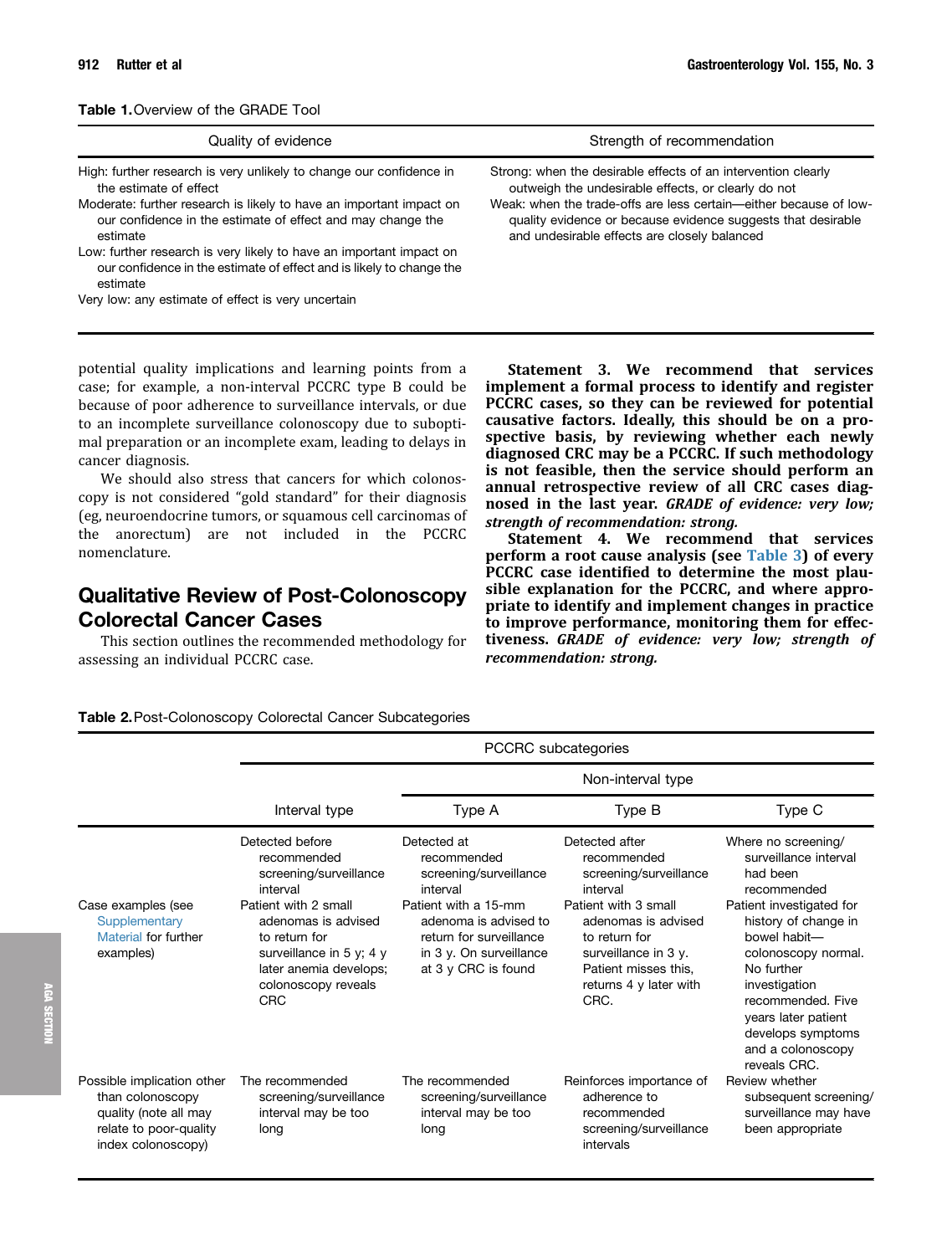#### <span id="page-4-0"></span>Table 3.Root Cause Analysis checklist for PCCRC/PICRCs

#### Table 3.Continued

| Patient demographics                                                   | Patient demographics                                                        |
|------------------------------------------------------------------------|-----------------------------------------------------------------------------|
| Age, y                                                                 | List the following for each polyp (continue over if required):              |
| Sex, male/female                                                       | 1. Size of polyp (s) (mm)                                                   |
| High-risk cohort? (inflammatory bowel                                  | 2. Site of polyp (s)                                                        |
| disease, hereditary forms of CRC), yes/no                              | 3. Polyp morphology (Paris)                                                 |
| Details of procedure that led to cancer                                | 4. Histologic type of polyp (adenoma, serrated)                             |
| diagnosis                                                              | 5. Dysplasia grade (high, low, none)                                        |
| Procedure date                                                         | 6. Method of polyp removal (cold snare, cold biopsy, hot biopsy,            |
| Procedure type                                                         | hot snare, piecemeal endoscopic mucosal resection (EMR),                    |
| Procedure indication (screening/site-check/                            | en-bloc EMR, endoscopic submucosal dissection, not                          |
| surveillance/symptom-driven [state                                     | removed)                                                                    |
| symptom]/therapeutic/other abnormal                                    | 7. Completeness of lesion excision (not assessed, incompletely              |
| investigation/other/unknown)                                           | resected, completely resected, not removed)                                 |
| Cancer details                                                         | Polyp 1                                                                     |
| Location                                                               | Polyp <sub>2</sub>                                                          |
| Macroscopic appearance (eg,                                            | Polyp 3                                                                     |
| pedunculated, exophytic, ulcerated, or                                 | Polyp 4                                                                     |
| diffusely infiltrating)                                                | Polyp 5                                                                     |
| Tumor size (horizontal or width), mm                                   | Follow-up plan from preceding procedure                                     |
| Histologic type                                                        | Follow-up plan (screening/surveillance/site-                                |
| Tumor grade, low/high                                                  | check endoscopy/refer for therapy/<br>conservative/no recommendation given/ |
| Microscopic tumor extension (pT)                                       | unknown)                                                                    |
| Number of regional lymph nodes evaluated/                              | What follow-up interval was recommended?                                    |
| number of positive lymph nodes (pN)<br>Vascular lymphatic invasion     | Was the follow-up plan (if applicable)                                      |
| Perineural invasion                                                    | adhered to?                                                                 |
| Tumor budding (if available)                                           | If not, provide reason for deviation:                                       |
| Extranodal tumor deposits                                              | For computed tomography colonography,                                       |
| Resection margins                                                      | fill in relevant sections above and also                                    |
| Treatment planned                                                      | record:                                                                     |
| Treatment intent (curative/palliative/                                 | Fecal tagging                                                               |
| unknown)                                                               | Intravenous contrast                                                        |
| TNM stage                                                              | Final PCCRC categorization (refer to World                                  |
| Dukes stage                                                            | <b>Endoscopy Organization PCCRC</b>                                         |
| Details of preceding procedure                                         | categorization)                                                             |
| Procedure date                                                         | What is the most plausible PCCRC                                            |
| Procedure type                                                         | etiology? (see etiology algorithm)                                          |
| Procedure indication (screening/site-check/                            | Any deviation from planned management                                       |
| surveillance/symptom-driven [state                                     | pathway?                                                                    |
| symptom]/therapeutic/other abnormal                                    | What is the PCCRC subtype? (refer to                                        |
| investigation/other/unknown)                                           | PCCRC subcategories table)                                                  |
| Unit ID/name/location                                                  |                                                                             |
| Endoscopist ID                                                         |                                                                             |
| Endoscopist mean withdrawal time for year                              | Root cause analysis of PCCRC cases helps to identify                        |
| of procedure, min                                                      |                                                                             |
| Endoscopist adenoma detection rate for                                 | shortcomings in quality that might be correctable, for po-                  |
| preceding year, %                                                      | tential performance management (Table $3$ ). <sup>6,7</sup>                 |
| Make/type of endoscope                                                 | To achieve this, robust methods to capture and analyze                      |
| Quality of bowel preparation (use validated                            | PCCRC cases should be established. Ideally, this should be                  |
| scale where possible; or good/                                         | performed prospectively (ie, by reviewing each CRC case as                  |
| adequate/inadequate/not recorded)                                      | it is diagnosed). Where this is not possible, regular audits of             |
| Extent of procedure                                                    | all new CRC cases should be performed; we suggest this                      |
| If incomplete, what was the reason (eg,<br>looping, luminal stricture) | occur at least annually and includes colonoscopy history for                |
| Photo of cecum if reached                                              | every new CRC case.                                                         |
| Retroflexion performed                                                 | Because PCCRCs are relatively infrequent, it is important                   |
| Withdrawal time                                                        |                                                                             |
| Colonoscopy result (cancer/polyps/other                                | that the learning from root cause analysis, and potential                   |
| abnormality/normal/unknown)                                            | changes in practice, be shared not only with the relevant                   |
| If polyp(s) found:                                                     | endoscopist, but with all colonoscopists in the service. A                  |
| Number of polyps identified                                            | proposed root cause analysis checklist is illustrated in                    |
|                                                                        | Table 3. As seen in the checklist, we recommend that indi-                  |

vidual cases are assessed as being screen-related or not.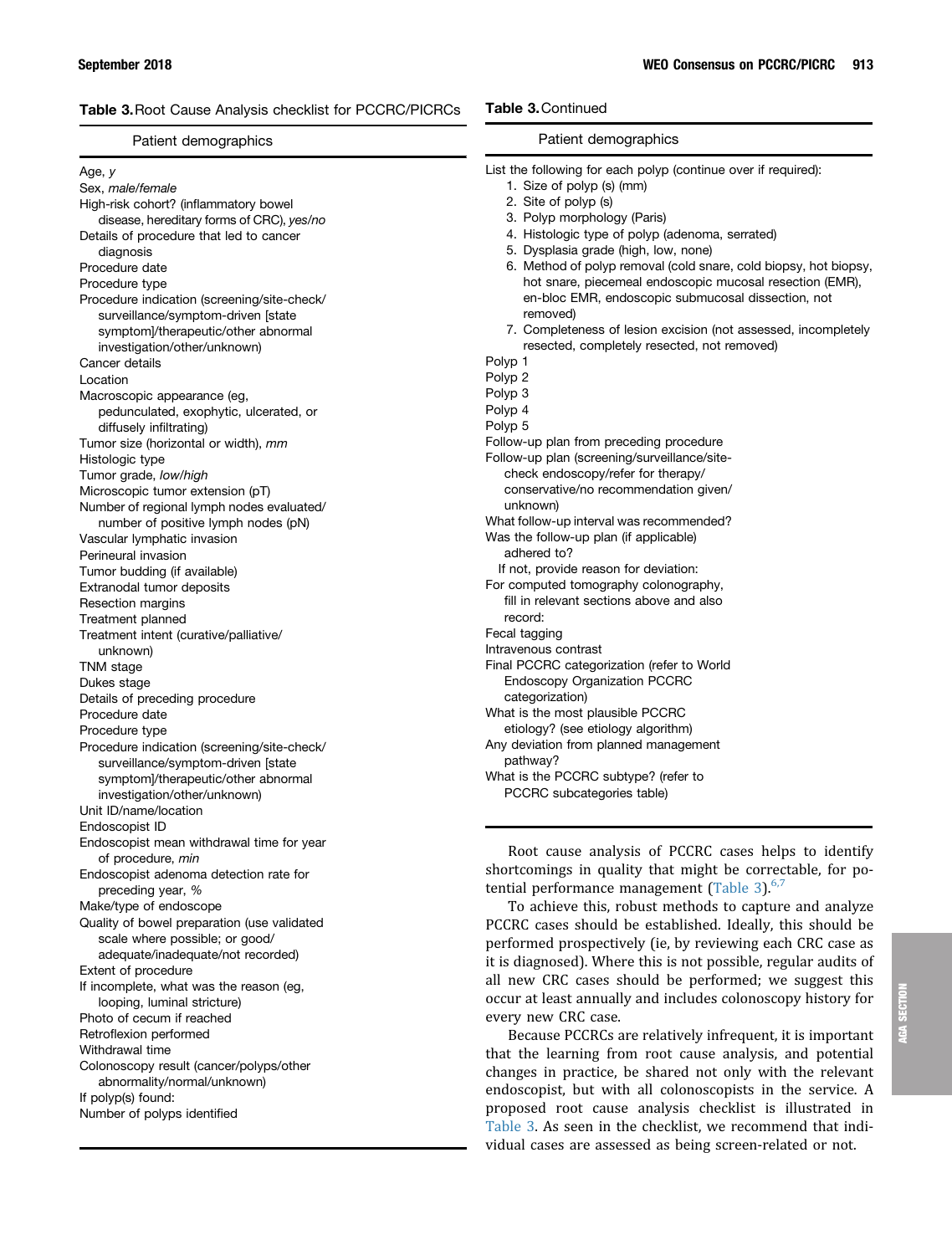Statement 5. We suggest the use of the term most plausible explanation when describing the etiology of PCCRC cases, given the inherent uncertainties in this process. Determining the precise etiology of a PCCRC is challenging, given current uncertainties about cancer biology (eg, the mean sojourn time from polyp to cancer due to multiple pathways to cancer initiation and progression). Potential factors for PCCRCs include whether the precursor lesion was "undetected" or "detected but not resected" and whether an a priori visualized lesion was completely resected. $22-26$  $22-26$  $22-26$  Given these uncertainties, we suggest the use of the term most plausible explanation when describing the etiology of PCCRC cases.

GRADE of evidence: very low; strength of recommendation: weak

Statement 6. To facilitate the use of a common language when categorizing PCCRCs according to their most plausible explanations, we suggest that the following categories be used:

- Possible missed lesion, prior examination adequate
- Possible missed lesion, prior examination negative but inadequate
- Detected lesion, not resected
- Likely incomplete resection of previously identified lesion
- Likely new CRC

Disclaimer: Categorization of PCCRCs according to their most plausible explanations should be used to facilitate quality assurance work or research. This categorization should not be used to define accountability at individual level or as a measure to define or support medico-legal decision making.

We suggest that the following descriptors be used when the following parameters are met (see [Figure 2](#page-6-0)):

- 1. Most plausible explanations "Possible missed lesion, prior examination adequate"
	- Colonoscopy within the last 4 years that did not detect cancer, where:
		- $\circ$  no advanced adenoma (AA, ie,  $\geq 1$  cm in size and/or villous and/or containing high-grade dysplasia) was identified in the same bowel segment; and
		- $\circ$  there is evidence of cecal intubation; and
		- $\circ$  adequate bowel prep was documented
- 2. Most plausible explanation "Possible missed lesion, prior examination negative but inadequate"
	- Colonoscopy within the last 4 years that did not detect cancer, where:
		- $\circ$  no AA was identified in the same bowel segment
		- $\circ$  but where either:
- $\blacksquare$  cecal intubation was not achieved/documented; or
- **Dep** bowel prep was inadequate
- 3. Most plausible explanation "Detected lesion, not resected"
	- Colonoscopy within the last 4 years that did not detect cancer, where:
		- $\circ$  AA was identified in the same bowel segment and
		- $\circ$  The lesion was not resected
- 4. Most plausible explanation "Likely incomplete resection of previously identified lesion"
	- Colonoscopy within the last 4 years that did not detect cancer, where:
		- $\circ$  AA was resected from the same bowel segment and
		- $\circ$  there was no endoscopic/histologic confirmation of complete resection
- 5. Most plausible explanation "Likely new cancer"
	- **Last colonoscopy >4 years before CRC detection**

In addition to these 5 categories, we suggest adding the modifying statement "deviation from the planned management pathway" when there is clear evidence of deviation from the planned management pathway. For example, where a polyp was identified at colonoscopy, with a plan to remove at a later date, which never happened.

GRADE of evidence: low; strength of recommendation: weak.

Definitions of these scenarios vary in the literature (see [Table 4\)](#page-6-0), highlighting a need for uniform terminology. $22-24,26$  $22-24,26$  $22-24,26$  Here, we provide our consensus-based categorization construct.

We recognize this construct has not been validated, is influenced by the time of observation (eg, with longer follow-up, a higher percentage of PCCRCs will be designated as new cancers), that certain cases might not fit neatly into 1 of the 5 categories, and the potential for misclassification. For example, a PCCRC after a colonoscopy 5 years ago that resected an AA would be assigned to "likely new cancer," however, a plausible alternative is that this PCCRC arose from incomplete resection of the adenoma. Alternatively, a PCCRC attributed to incomplete resection could also result from a different missed synchronous lesion located in the same segment.

Other algorithms that have adjudicated "missed" cancers have used 30 months and 36 months as a cutoff, $27$  although natural history studies of the polyp-to-cancer sequence generally support longer time frames. For example, microsimulation modeling estimated that the mean dwell time (from normal mucosa to cancer) ranges from 10.6 to 25.8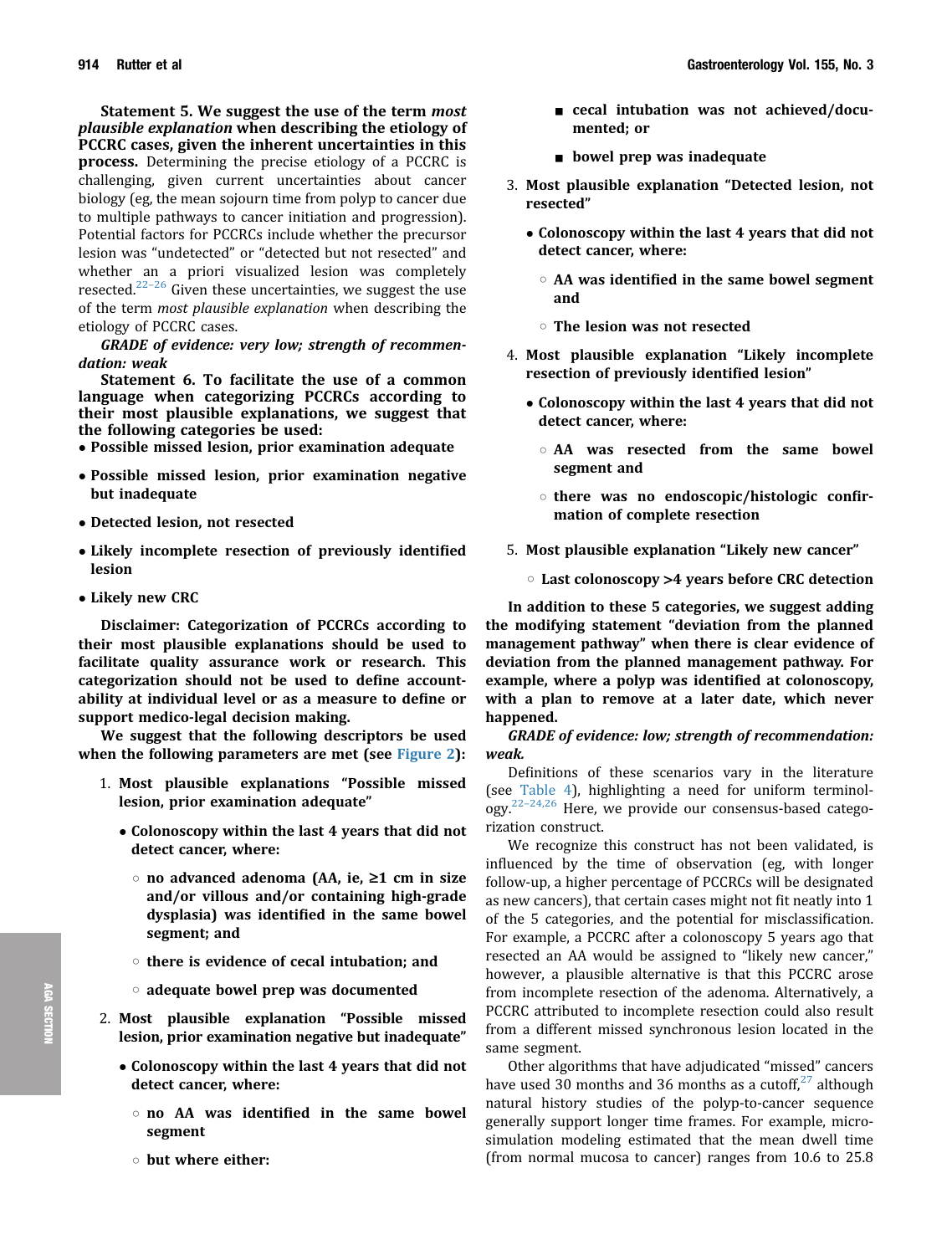AGA SECTION

AGA SECTION

<span id="page-6-0"></span>

#### Table 4.Potential Explanations of PCCRC from Different Studies

| First author, year,<br>country (study type)                              | Incomplete resection                                                                                                                                                                                                                                                                                                                                                                                 | Missed cancer/lesion                                                                                                                                                                              | New cancer                                                                                                                            |
|--------------------------------------------------------------------------|------------------------------------------------------------------------------------------------------------------------------------------------------------------------------------------------------------------------------------------------------------------------------------------------------------------------------------------------------------------------------------------------------|---------------------------------------------------------------------------------------------------------------------------------------------------------------------------------------------------|---------------------------------------------------------------------------------------------------------------------------------------|
| Pabby, 2005, <sup>22</sup><br>USA (RCT)                                  | "occurred at the site of a previous<br>adenoma and absence of a<br>suspicion at endoscopy for<br>residual neoplasia"                                                                                                                                                                                                                                                                                 | 1. Different from the site of a pre-<br>vious adenoma<br>2. Within 30 mo or fewer (regard-<br>less of size or stage)<br>3. More than 30 mo and had all<br>features of an advanced cancer          | 1. Different from the site of a pre-<br>vious adenoma<br>2. More than 30 mo<br>3. No or only 1 feature of advanced<br>cancer          |
| Huang, 2012, <sup>23</sup> China<br>(hospital-based)                     | "occurred at the site of 'resected<br>tumors' (ie, adenoma or early<br>cancer)"                                                                                                                                                                                                                                                                                                                      | 1. Different from the site of a pre-<br>vious adenoma<br>2. Within 30 mo or fewer (regard-<br>less of size or stage)<br>3. More than 30 mo and had all<br>features of an advanced cancer          | 1. Different from the site of a pre-<br>vious adenoma<br>2. More than 30 mo<br>3. No or only 1 feature of advanced<br>cancer          |
| Robertson, 2014, <sup>24</sup><br>USA (RCT)                              | "had to be a significant adenoma<br>in the same segment. If three or<br>more years had passed, then<br>and adenoma $>5$ mm in size or<br>with villous histology or with<br>high-grade dysplasia was<br>considered significant.<br>If fewer than 3 years had passed,<br>then an adenoma $>1$ cm in size,<br>or with villous histology or with<br>high-grade dysplasia was<br>considered significant." | 1. No significant adenoma in same<br>segment on last exam<br>2. Within 36 mo or fewer (regard-<br>less of size or stage)                                                                          | 1. No significant adenoma in same<br>segment on last exam<br>2. More than 36 months (regard-<br>less of size or stage)                |
| Le Clercq, $2014$ <sup>25</sup><br>The Netherlands<br>(population-based) | "cancer diagnosed in the same<br>anatomical segment as a<br>previously resected advanced<br>adenoma"                                                                                                                                                                                                                                                                                                 | 1. Different from the site of a pre-<br>vious advanced adenoma<br>2. Within 36 mo or fewer (regard-<br>less of size or stage)<br>3. More than 36 mo and had all<br>features of an advanced cancer | 1. Different from the site of a pre-<br>vious advanced adenoma<br>2. More than 36 mo<br>3. No or only 1 feature of advanced<br>cancer |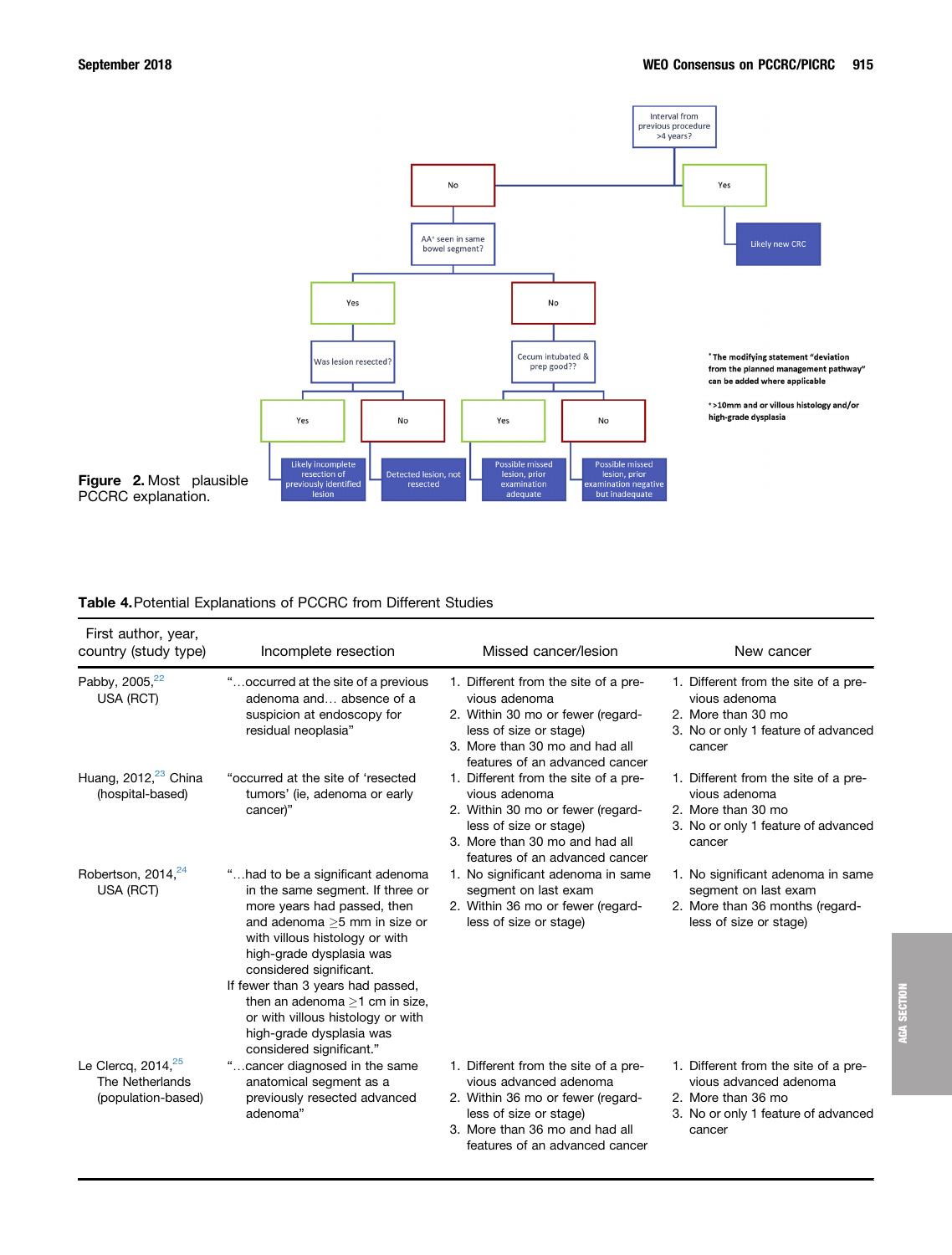years.<sup>28</sup> Even more relevant, one estimate of the mean sojourn time of preclinical cancer progressing to a detected cancer ranged from 4.5 to 5.8 years.<sup>[29](#page-14-0)</sup>

PCCRCs may differ from detected CRCs, including having shorter dwell times; this is possibly why we see an excess of rapidly growing right-sided lesions in PCCRCs. Much published data are for left-sided series (ie, flexible sigmoidoscopy data). There was much discussion within the group on this issue and it was concluded that using a period of 48 months is a reasonable assumption, while being cognizant of the uncertainties of the natural history of the disease.

Although arbitrary and undoubtedly imperfect, this definition provides both objectivity and standardization to categorization, aiding quality assurance and comparisons between series.

This 4-year cutoff is used to assign the most plausible etiology. In statement 16, a 3-year cutoff is used to calculate the PCCRC rate—the reasons for this difference are described in that section.

Examples of this categorization are provided in the relevant [Supplementary Material.](#page-17-0)

Statement 7. To facilitate attribution of PCCRC etiology, we recommend that endoscopy/pathology services should collect the following minimum data set for each procedure:

- Date of colonoscopy
- Patient age
- Patient sex
- Procedure indication (screening, surveillance, symptomatic)
- Predisposing risk factors for CRC (eg, high-risk cohort such as ulcerative or Crohn's colitis or hereditary forms of CRC, such as Lynch syndrome and familial adenomatous polyposis)
- Quality of bowel preparation (using a validated score)
- Extent of exam (including photodocumentation of 2 of 3 cecal hallmarks: appendiceal orifice, ileocecal valve, terminal ileum)
- Location of all visualized polyps
- Estimated size of all visualized polyps
- Paris classification of all visualized polyps by segment of colon
- Type of endoscopic resection (cold snare, cold biopsy, hot biopsy, hot snare, endoscopic mucosal resection or endoscopic submucosal dissection)
- Completeness of polyp resection, as judged by the endoscopist (not resected, incompletely resected, completely resected). State if the lesion is excised en bloc or in a piecemeal fashion.
- Completeness of polyp resection, as judged by the histopathologist incompletely resected, completely resected) and

supported by photo-documentation. State if the lesion is received fragmented or en-bloc

- Other colonic pathology (such as diverticulosis or inflammatory bowel disease)
- Post-procedure management plan

GRADE of evidence: low; strength of recommendation: strong.

Statement 8. We recommend that other endoscopist-related performance measures, such as cecal intubation rates, adenoma detection rates, and cecal withdrawal times, are routinely collected by the endoscopy service and are used to assist in the review of PCCRC cases. GRADE of evidence: low; strength of recommendation: strong.

To facilitate attribution of PCCRC etiology and associated performance measure metrics, $30$  the routine capture of a minimum data set is required. Most of these items should be incorporated into routine procedural documentation, through an electronic endoscopy reporting system.

- Modality of endoscopic resection (cold snare, cold biopsy, hot biopsy, hot snare, endoscopic mucosal resection, or endoscopic submucosal dissection)
- Cecal intubation (including photo-documentation, eg, at least 2 quality images to document 2 of the 3 landmarks: ileocecal valve, appendiceal orifice, and terminal ileum)
- Quality of bowel preparation (using a validated score) that assesses prep quality after all efforts to clean the colon wall
- Polyp sizes, measured against the known diameter of biopsy forceps or a snare to minimize inter-observer variation
- Although imperfect, the Paris polyp classification<sup>[22](#page-14-0)</sup> is the most standardized morphology categorization available and endoscopists should be encouraged to use it, either in descriptive terms (eg, flat lesion with depressed component) or in Paris "shorthand" (eg, Paris  $0$ -IIa/c). As a "next best option," in cases where endoscopists are not entirely comfortable with the full Paris classification, the morphology of each polyp should be characterized as sessile, pedunculated, or flat
- Polyp location using the 9 cardinal colon segments (ie, cecum, ascending colon, hepatic flexure, transverse colon, splenic flexure, descending colon, sigmoid colon, rectosigmoid colon, and rectum)
- Polypectomy details including:
	- $\circ$  Polypectomy instrument (eg, snare, biopsy forceps)
	- o Use of electrocautery (yes/no; electrocautery machine; settings)
	- o Special technique (eg, endoscopic mucosal resection or endoscopic submucosal dissection)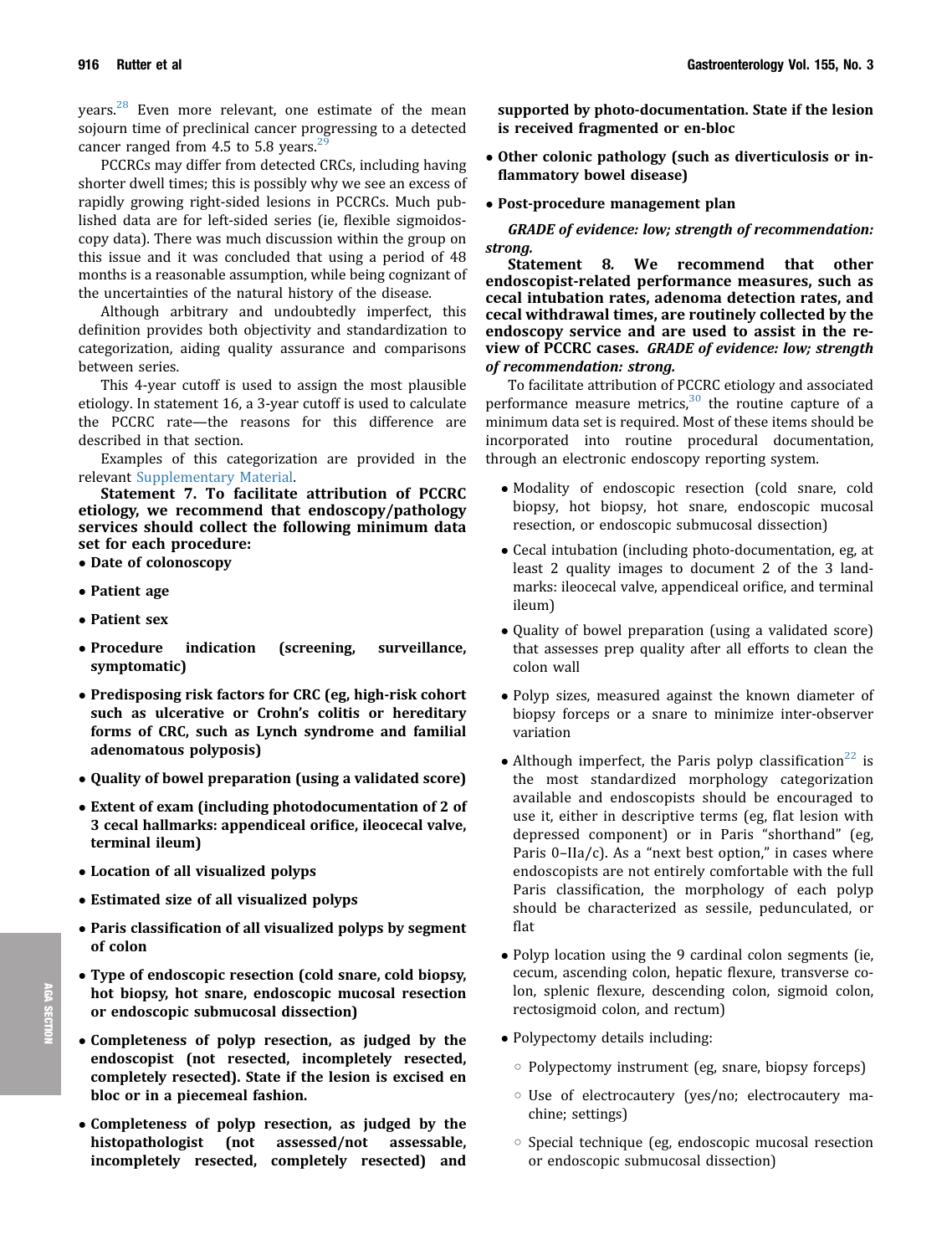- $\circ$  Piecemeal or en-bloc excision
- o Completeness of resection (endoscopically and histologically)

To ensure complete polypectomy, clear demarcation of the lesion (use digital chromoendoscopy if needed) should be achieved before resection ideally in a single-piece fashion, and close inspection should be performed after resection.

We suggest monitoring both endoscopist factors (ie, cecal intubation rates, $10$  adenoma detection rate or polyp detection rate,  $14,18,31,32$  withdrawal time<sup>[33](#page-14-0)</sup> and associated patient factors, ie, patient age, significant comorbidities, diverticular disease).<sup>3</sup>

Statement 9. To facilitate detailed descriptions of PCCRC, we recommend that clinical and pathology services should collect the following minimum data set for each CRC:

- Was the CRC detected in the context of screening, surveillance, or a symptom-driven procedure?
- Date and type of previous colorectal imaging before the episode of care in which CRC was detected
- Tumor location
- Macroscopic appearance (eg, pedunculated, exophytic, ulcerated, or diffusely infiltrating)
- Tumor size (horizontal or width in mm)
- Histologic type
- Tumor grade (low/high)
- Microscopic tumor extension (pT)
- Number of regional lymph nodes evaluated/number of positive lymph nodes (pN)
- Vascular lymphatic invasion
- Perineural invasion
- Tumor budding (where recommended, see below)
- Tumor deposits
- Resection margins

#### GRADE of evidence: low; strength of recommendation: strong.

Screening programs and studies on PCCRC should include the standard parameters that are recommended in consensus documents, such as the Royal College of Pathologists, the Nationwide Network and Registry of Histology and Cytopathology in the Netherlands (PALGA), the National Health Service Bowel Cancer Screening Program in the United Kingdom or the American College of Pathologists.<sup>[35](#page-14-0)-[37](#page-14-0)</sup>

The minimum data set or core data items for CRC histopathology report are: type of excision, location, tumor size, histologic tumor type, histologic differentiation, local invasion (pT), tumor budding, lymph node status (pN), stage, vascular invasion, resection margins, tumor deposits, other abnormalities or lesions, and presence/absence of

metastases (pM) when biopsy material from a metastatic lesion is available. $38$ 

Additional data items, considered by some authors as non-core are: nature of invasive margin (expansive, infiltrating or both), specimen length, macroscopic intactness of mesorectum, intra- and peritumoral lymphocytic response[.25,35,37,39](#page-14-0)–[43](#page-14-0)

Tumor budding is defined as a single tumor cell or a cell cluster consisting of 4 or fewer tumor cells. Tumor budding is counted on H&E. The hot spot method (in a field measuring  $0.785$  mm<sup>2</sup> at the invasive front) is recom-mended.<sup>[44](#page-15-0)</sup> A 3-tier system should be used along with the budding count in order to facilitate risk stratification in CRC. Tumor budding is an independent predictor of lymph node metastasis in pT1 CRC, and is an independent predictor of survival in stage II CRC44. Tumor budding should be taken into account along with other clinicopathologic features in a multidisciplinary setting. Tumor budding and tumor grade are not the same. $45$ 

Photodocumentation of the surgical resection specimens is recommended. The macroscopic appearance of the tumor in the surgical specimen can provide complementary information that may, together with microscopic appearance and other factors, help to correctly classify the tumor.

Statement 10. We recommend that microsatellite stability/microsatellite instability (MSI) status be assessed on all PCCRC cases either by immunohistochemistry or polymerase chain reaction. RAS mutations, BRAF mutations, or other targetable molecular alterations should be determined when indicated. GRADE of evidence: low; strength of recommendation: strong.

Given PCCRCs are not always due to procedural factors, all services should consider examining molecular features associated with a more rapid progression to cancer.

Mismatch repair proteins or MSI status should be performed on all CRCs or at minimum all CRCs diagnosed at age younger than 70 years. Detection of defective mismatch repair in CRCs can be used to cost effectively screen CRC patients for possible Lynch syndrome, which accounts for approximately 2%–3% of all CRCs. Lynch syndrome diagnosis has prognostic and therapeutic implications, which include genetic family assessment and counseling.<sup>4</sup>

An MSI-high phenotype indicates that mismatch repair deficiency in the cancer may be sporadic or have a germline mutation in one of several DNA mismatch repair genes (eg, MLH1, MSH2, MSH6, or PMS2) or an altered EPCAM (TACSTD1) gene. For tumors with immunohistochemical loss of expression for MLH1, testing for BRAF gene mutation (V600E) or MLH1 methylation analysis is indicated.<sup>[47](#page-15-0)</sup> Approximately 15% of sporadic CRC are MSI. BRAF gene V600E mutation is not present in hereditary cancers, and loss of MLH1 is mostly due to a germline mutation and genetic testing should be performed. Loss of MSH2 or MSH6 expression strongly suggests Lynch syndrome. PMS2 loss is often associated with loss of MLH1 and is only independently meaningful if MLH1 is intact.

K-N-RAS and BRAF mutations, or other targetable molecular alterations should be determined when appropriate.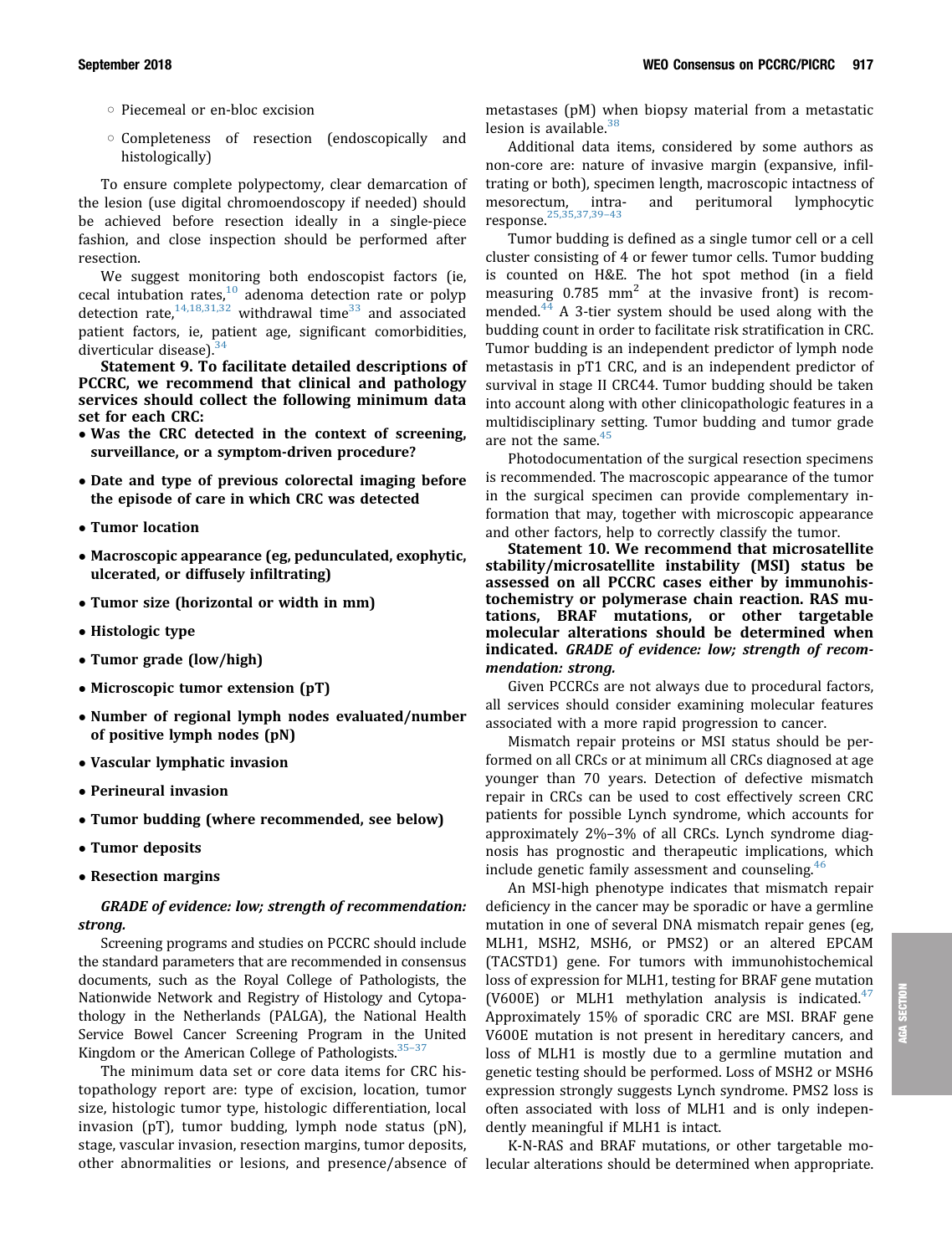Current recommendations from the American Gastroenterology Association and the National Comprehensive Cancer Network recommend patients with stage IV CRC who are candidates for anti-EGFR antibody therapy should have their tumor tested for K-N-RAS and BRAF mutations. $43$ 

## Quantitative Assessment: Post-Colonoscopy Colorectal Cancer Rate

This section outlines the recommended methodology for assessing PCCRC rates across services.

Statement 11. The PCCRC rate is an important performance measure of the ability of colonoscopy to detect and prevent CRC. We recommend that it should be used to monitor the quality of a colonoscopy service. GRADE of evidence: very low; strength of recommendation: strong.

The PCCRC rate of a colonoscopy service determines its efficacy in detecting and preventing cancer and should, therefore, be the principal measure of quality in colonoscopy, driving performance improvement within the service. Monitoring PCCRC rates facilitates benchmarking and comparison between endoscopy services. A powerful method for quality improvement is to have a minimum performance standard and as performance improves, to raise the bar periodically. Where there is no well-defined minimum standard, funnel plots can be used to identify outliers, as described in the following.

Patients and payers of health care increasingly want to know how they might improve outcomes and achieve best value for money.<sup>[9](#page-13-0)</sup> The PCCRC rate can provide a benchmark measure to compare performance to facilitate payer and patient choice, as well as to inform decisions for systemwide quality improvement interventions. In an ideal system, a low PCCRC rate would be incentivized. The PCCRC rate may also be used to support decisions for system-wide quality improvement interventions, for example, if an intervention were known to reduce PCCRC rate, it would be possible to predict a cost of reducing 1 PCCRC using that intervention.

Surrogate measures of colonoscopy quality, such as cecal intubation rate, adenoma detection rate, and withdrawal time are easier to capture than PCCRC rate  $48-51$  $48-51$ ; however, they are only surrogates of the true outcome that matters most to patients, that is, a post-colonoscopy cancer.<sup>[52](#page-15-0)</sup>

Statement 12. We recommend that the PCCRC rate should only be used to benchmark services if the required data quality and the necessary databases linkages are available. GRADE of evidence: low; strength of recommendation: strong.

Statement 13. We recommend that PCCRC rates should be externally reported at a service level, rather than for individual endoscopists. We recommend that PCCRC rates should be displayed with 95% confidence intervals and, where appropriate, plotted on a funnel plot to identify outliers more readily. GRADE of evidence: low; strength of recommendation: strong.

The calculation of PCCRC rates is complex—calculation cannot simply rely on the colonoscopy service, but rather requires a collaborative approach within a multidisciplinary health care system, including epidemiologists and cancer registries, with agreed data collection, adherence to confidentiality requirements and oversight by experts. Clinical services should be cautious about publishing their PCCRC rate unless they are confident about the quality and completeness of the data. For example, patients might move from their catchment area, precluding capture of subsequent cancer, leading to a false reassurance of a low rate. Only linkage of population-based databases can provide accurate rates for comparison between services. If comprehensive and accurate colonoscopy and cancer databases are not in place, then it is impossible to calculate an accurate rate.<sup>53</sup>

Large sample sizes of cancer are required to provide estimates of PCCRC rate with sufficient precision: rates will not be interpretable for small samples. $<sup>1</sup>$ </sup>

From this example (Table 5), assuming a 3% CRC yield at colonoscopy and a mean PCCRC of 8.6%, 9,967 colonoscopies would be required to have 80% power to detect poor performance (based on unacceptable PCCRC rate of 12.9%, ie, 50% more than the mean); or 2,767 colonoscopies if based on unacceptable figure of 17.2% (100% more than mean). Thus, although calculating individual PCCRC rates is inaccurate due to imprecision, a root cause analysis should be performed routinely on every PCCRC case and discussed with the colonoscopist who performed the original colonoscopy.

Funnel plots of estimates provide a visual method of determining whether there is sufficient sample size to rely on the estimate of PCCRC rate calculated from the sample and to use confidence intervals to estimate uncertainty.

Statement 14. While for epidemiologic and research purposes, there remains a benefit in

| Current<br><b>PCCRC</b><br>rate, % | Example of<br>unacceptably high<br>PCCRC rate, % | No. of procedures where cancer found necessary<br>to detect poor performance $(\alpha, 5\%$ 1-sided) |           |           |
|------------------------------------|--------------------------------------------------|------------------------------------------------------------------------------------------------------|-----------|-----------|
|                                    |                                                  | 60% Power                                                                                            | 70% Power | 80% Power |
| $8.60^{19}$                        | 17.20                                            | 42                                                                                                   | 59        | 83        |
| 8.60                               | 12.90                                            | 162                                                                                                  | 220       | 299       |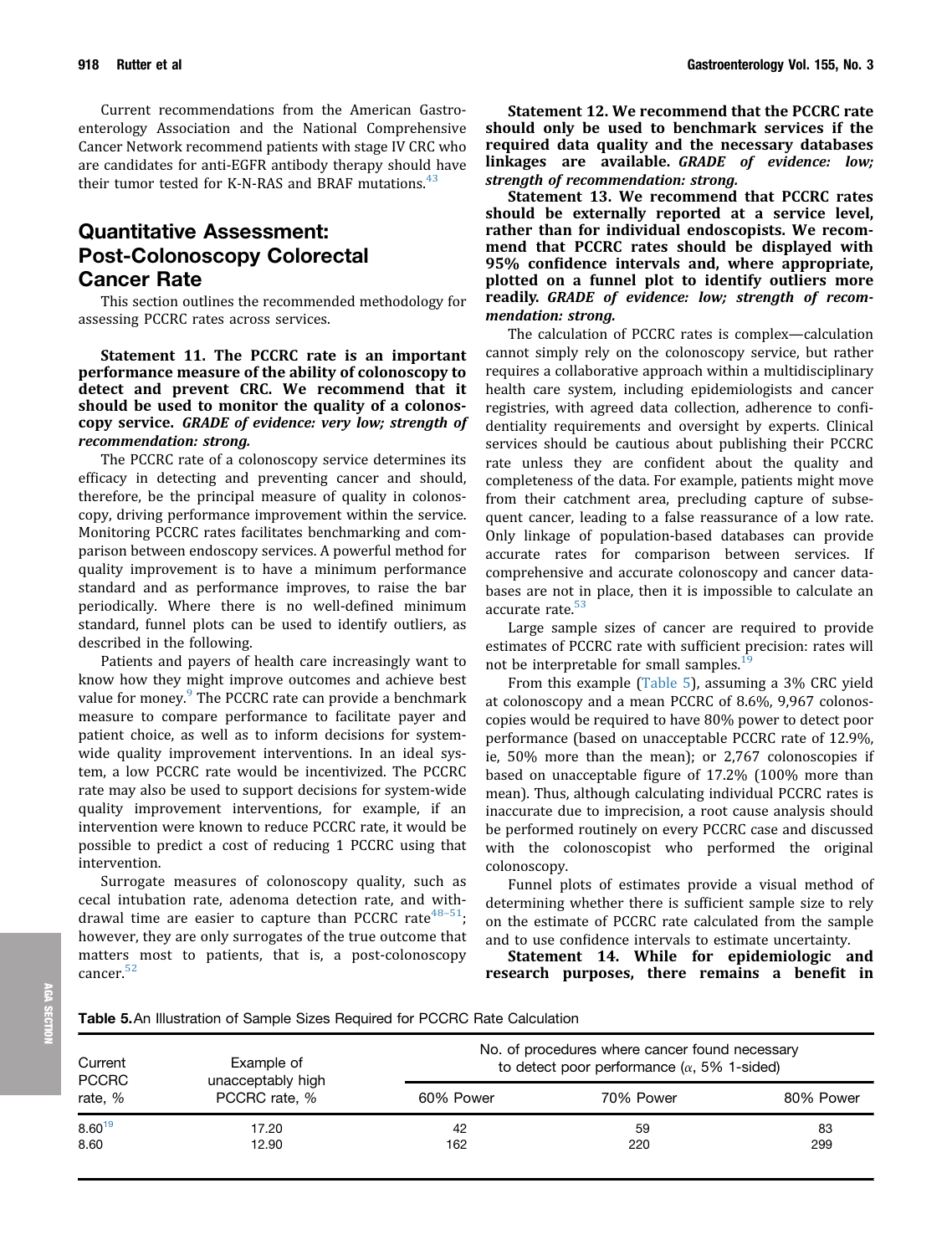performing various analyses of PCCRC-related data, we suggest that for quality assurance purposes, a standardized method to calculate an unadjusted PCCRC rate be used to permit the benchmarking of services. We recommend that this "unadjusted PCCRC rate" be calculated as the number of PCCRCs divided by the total of the number of PCCRCs plus the number of detected cancers, expressed as a percentage. GRADE of evidence: very low; strength of recommendation: strong.

To date, no 2 published studies have used the same methodology for calculating PCCRC rate. Morris et al<sup>[19](#page-14-0)</sup> demonstrated that PCCRC rates, using the same data, vary from 2.5% to 7.7%, depending on the methodology used. Having a single method to calculate rates will enable more reliable comparisons of rates between studies and jurisdictions.

A CRC may be both a detected cancer (if it was diagnosed by colonoscopy within 6 months) and a PCCRC (if there was also a prior colonoscopy between 6 and 36 months earlier)—in which case the 1 cancer will contribute to both categories—excluding such cases from the PCCRC count, as some previous studies have done, will markedly decrease the PCCRC rate.

The unadjusted PCCRC rate described has the advantage of being clinically relevant, simpler to calculate and, at least from a methodological perspective (1-sensitivity), is unaffected by the prevalence of CRC in the population undergoing colonoscopy. Practices with highly atypical patient populations (eg, solely colitis surveillance patients) might not be suitable for benchmarking PCCRC rates. Modest data exist for using a PCCRC rate as a performance measure. Therefore, additional research exploring different methodologies and their correlations with other performance measures is needed. Examples of other calculations include PCCRCs per 100,000 person-years' follow-up, and PCCRCs per 1000 persons diagnosed within a defined time period since the last negative colonoscopy. This method has the advantage that it reflects persons-time at risk and accounts for loss to follow-up,  $54$  and is in line with the method proposed within the Europe Against Cancer Programme,<sup>55</sup> a standard methodology for describing interval cancers in other screening programs. This method would typically require linking a defined cohort of subjects with a negative colonoscopy to a comprehensive population-based cancer registry.

When comparing PCCRC rates, age standardization, adjustment for time period of measurement and stratification by sex may be considered given the potential variation in these cancer risk factors between cohorts.

The proportionate interval cancer incidence (also called the proportional incidence method) aims to overcome the challenge of variation in risk factors between cohorts by evaluating interval cancer incidence against the background incidence. This is calculated by dividing the observed number of interval cancers during a given period by the (estimated) cancer incidence expected in the absence of screening during that period. In other screening programs, the proportionate interval cancer incidence has been used

to compare sensitivity between different settings,<sup>[56](#page-15-0)</sup> for example, breast cancer screening and fecal occult blood testing. However, its applicability to PCCRCs is not known and further methodological research is required (see [Supplementary Material\)](#page-17-0).

Statement 15. We recommend that the unadjusted PCCRC rate is calculated based on the date the person had the colonoscopy, with the term detected cancer being used to describe cancers diagnosed by the colonoscopy or within 6 months of the date of the colonoscopy, and the term post-colonoscopy colorectal cancer used to describe cancers identified beyond 6 months of the date of the colonoscopy. GRADE of evidence: very low; strength of recommendation: strong.

If a colonoscopy is of inadequate quality to exclude cancer or a polyp because of poor colon cleansing or inability to inspect the entire colon, a repeat procedure or other investigation is usually scheduled. In other situations, biopsies may not detect a cancer suspected at the time of colonoscopy, but a cancer is confirmed at subsequent surgery. To avoid inappropriately assigning such delays to the colonoscopy, and to allow time for linkages of regional databases, a 6-month grace period is considered a pragmatic solution to permit complex cases to be diagnosed.<sup>19,3</sup>

Although this may misclassify a small number of cancers actually missed on an initial complete colonoscopy, and subsequently spotted in a colonoscopy performed within 6 months due to, for example, ongoing symptoms, we expect these cases to be exceptions rather than the rule.

Further qualitative research is required before a different interval can be proposed.

Statement 16. We suggest that when the unadjusted PCCRC rate is calculated, the follow-up period since the last colonoscopy is denoted with a suffix—Ny where N refers to the number of years' follow-up after the last colonoscopy. For consistency and to permit benchmarking, we recommend that as a minimum, all services should report the PCCRC rate for an interval of 3 years (PCCRC-3y). GRADE of evidence: low; strength of recommendation: weak.

Regardless of the quality of colonoscopy, the number of PCCRCs detected will increase over time—rates for a 3-year period will differ from a 10-year period. Given our current paucity of knowledge, there is value in reporting rates after different follow-up periods; however, when PCCRC is used as a benchmark to compare services the rate needs to be defined for a set follow-up period.

Our panel's consensus was that this should be set at 3 years—this decision takes into account various factors, including:

- an adequate sample size for statistical purposes
- the need to reflect contemporaneous (rather than historical) practice as much as possible
- cancer biology and sojourn times

It is important to understand that this 3-year cutoff relates to the calculation of PCCRC rate and has been recommended for the reasons stated above. It is distinct from the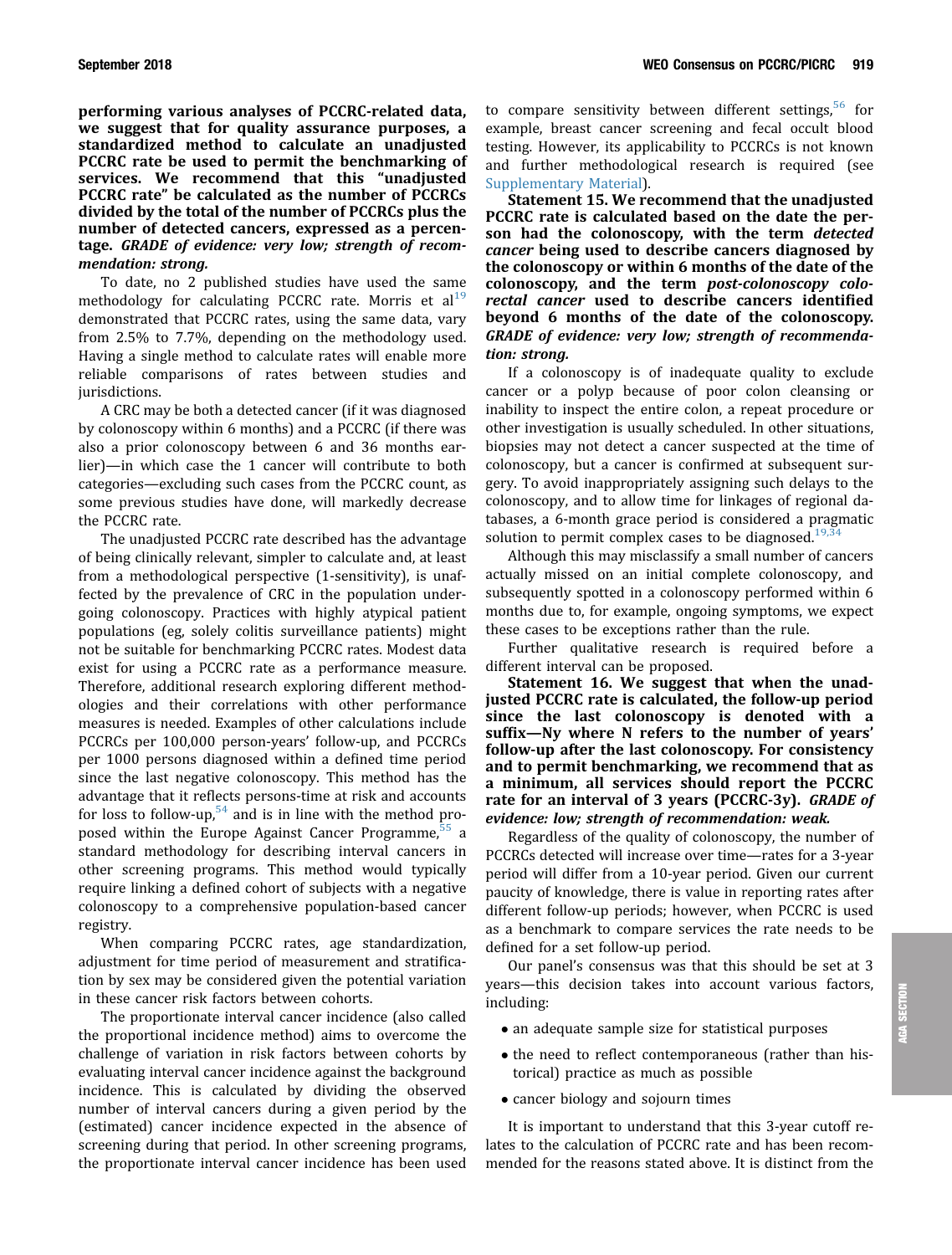use of a 4-year cutoff when reviewing a PCCRC to determine the most plausible etiology, which relates more to a lesion's biology, as described in Statement 6. Ideally, the PCCRC-1y, PCCRC-5y, and PCCRC-10y rates should be also calculated, to develop an evidence-base for various time cutoffs.

Precise methodology for PCCRC-3y rate calculation is given below:

Identify all people undergoing a colonoscopy in a certain year

- Each colonoscopy is labeled according to the outcome of the test:
	- $\circ$  True-positive colonoscopy (where a CRC was detected at that procedure, or within 6 months—a "detected CRC")
	- $\circ$  False-negative colonoscopy (where a CRC was detected between 6 and 36 months of the procedure—a "PCCRC")
	- $\circ$  True-negative colonoscopy (no CRC detected within 36 months of the procedure)

Note:

- A person may have had several tests within each time period. However, only 1 true-positive and 1 falsenegative test should be included for each CRC:
	- $\circ$  Only the closest true-positive test to the CRC diagnosis should be included
	- o Only the closest false-negative test should be included; any further false-negative tests should be re-classified as true-negative tests
- A person may also have been diagnosed with more than 1 CRC. Each colonoscopy should only be included once and should relate to the closest subsequent CRC
- The PCCRC-3y rate is then calculated as: false negatives / (true positives  $+$  false negatives) %

It should be noted that PCCRC nomenclature is designed for colorectal adenocarcinoma; cancers for which colonoscopy is not considered "gold standard" for their diagnosis (eg, neuroendocrine tumors or squamous cell carcinomas of the anorectum) should not be included. Likewise, given that adenocarcinoma of the appendix may not be apparent endoscopically, we recommend that these are not included.

Statement 17. Where exclusions in the population on which PCCRC is calculated are felt to be necessary, these should be stated explicitly in the methodology. However, we recommend that a PCCRC rate involving the entire cohort of adult patients, without exclusions, is also provided. GRADE of evidence: very low; strength of recommendation: strong.

| When large-scale populations are studied, it is unlikely     |
|--------------------------------------------------------------|
| that small cohorts of high-risk patients will significantly  |
| affect PCCRC rates significantly; thus, inclusion of all CRC |
| patients is encouraged. It is recognized, however, that      |
| various services may opt to exclude such cohorts to their    |
| PCCRC calculation.                                           |
|                                                              |

High-risk CRC cohorts, for whom more frequent surveillance is recommended $57-59$  $57-59$  $57-59$  include patients with previ-ous CRC or advanced/multiple colonic polyps, [57,58,60](#page-15-0)-[63](#page-15-0) Lynch syndrome, $57$  and longstanding extensive colitis,  $59$ where there is possibly a different dysplasia–carcinoma pathway or an accelerated adenoma–carcinoma pathway that might influence the appearance of premalignant lesions and the speed of development into cancer.  $64,65$ 

## Non-Colonoscopic Imaging of the Colon

Statement 18. We recommend that in the wider context of all colorectal imaging investigations, postimaging colorectal cancer (PICRC) is the preferred term for cancers appearing after a colorectal imaging investigation that is negative for CRC. Similar to PCCRC, PICRC should be used to describe cancers identified beyond 6 months of the date of the imaging procedure. GRADE of evidence: very low; strength of recommendation: strong.

Although colonoscopy is currently the most frequent method for investigating the colon, it is not the only colonic investigation. Currently, computed tomographic colonography (CTC) is the only widely available alternative to colonoscopy, but other technologies, such as capsule endoscopy, are emerging. Therefore, to future proof the terminology, it is proposed that the term post-imaging colorectal cancer can be used to extend the applicability of the term beyond colonoscopy to all colonic imaging techniques.

We believe radiology would benefit greatly from such a framework, and it makes sense for the definitions, time frame, caseload requirements, sample size, and methodology to be aligned as far as possible with colonoscopy. The current focus should be CTC because barium enema is essentially an historical examination.<sup>[66](#page-15-0)</sup>

Statement 19. While it may be possible to calculate PICRC rates across different services using a particular colonic imaging technique, such as CTC, we suggest that it is potentially misleading to use PICRC rate to compare between different colonic imaging technique, for example, to compare CTC and colonoscopy, unless the populations being investigated are well-matched or randomized. If this is impossible, comprehensive adjustment for all known covariate factors associated with PICRC should be undertaken. The same methodological and sample size considerations described for colonoscopy should also be applied for radiologic imaging. GRADE of evidence: low; strength of recommendation: weak.

There are relatively few studies reporting long-term PICRC rates for CTC.<sup>[66](#page-15-0)–[71](#page-15-0)</sup> A recent systematic review found only 12 studies regarding this topic, reporting on just under 20,000 patients, with a pooled PICRC rate of 4.4% at average follow-up of 3 years.<sup>72</sup> Although this rate is comparable to that reported for colonoscopy, these data were mostly derived from either research trials or single-center audits, with no large-scale series encompassing the routine clinical practice of an entire health care system.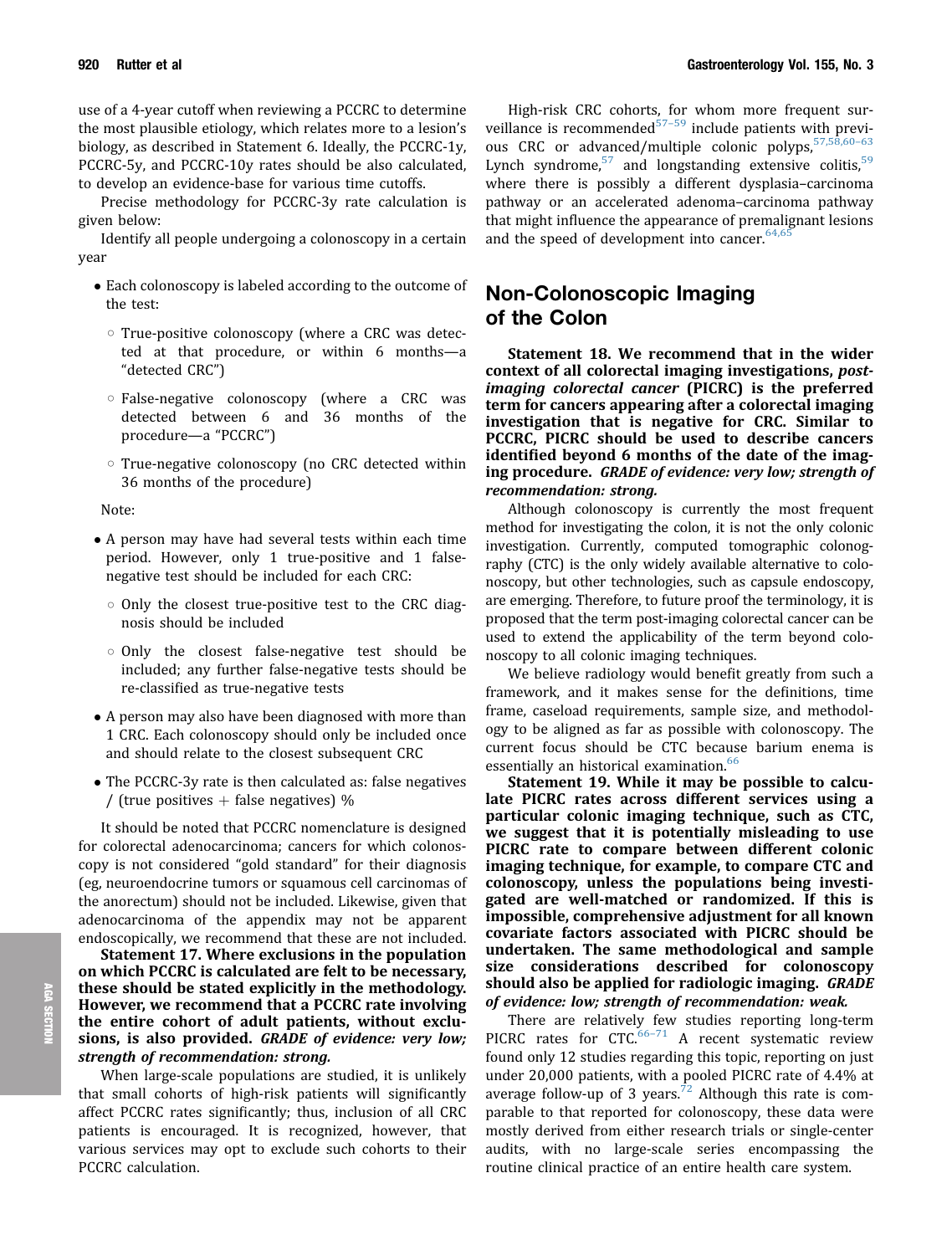Because CTC and colonoscopy are often applied in differing clinical scenarios, with CTC commonly being reserved for patients who are either deemed unsuitable for colonoscopy or in whom it has failed, there are likely to be substantial differences between the populations undergoing each examination. This is likely to translate to different PICRC rates irrespective of the diagnostic accuracy of the 2 techniques. The same methodological and sample size considerations described for colonoscopy (above) should also be applied for CTC.

Statement 20. To facilitate adjudication of PICRC case etiology, we recommend that radiology services should collect the following minimum data set for all radiology procedures. Essential:

- Date of procedure
- Type of procedure
- Imaging site name/code
- Indication for colonic examination
- Reason for use of radiologic examination rather than colonoscopy
- Bowel cleansing agent used, dose, and quality of cleansing
- Fecal tagging agent used, dose, and quality of tagging
- Gas used for and quality of colonic distension
- Patient positioning during image acquisition
- Findings in each colonic segment
	- $\circ$  Details of polyps/cancers found if applicable (number, size, morphology)

Desirable:

- Details on interpreter(s) of images (name, lifetime experience, number of cases interpreted in previous 24 months)
- CT image acquisition details (slice thickness/reconstruction interval/dose parameters)
- Use of intravenous contrast and antispasmodic
- Mode of interpretation and use of computer-assisted detection
- Subsequent management recommendations
	- $\circ$  Discharge/repeat examination/refer for endoscopy/ surgery/other
	- $\circ$  If referral for endoscopy, relevant minimum dataset to be completed
	- $\circ$  If repeat radiology what was the recommended/ actual interval

GRADE of evidence: low; strength of recommendation: strong.

Statement 21: We recommend that if a PICRC is diagnosed, the following data should be sought retrospectively, including by review of CTC images. Essential

Findings in segment of colon where PICRC was subsequently found (number, size, morphology, and histology of polyps/cancers; presence/absence of diverticular disease; other colonic diagnoses).

- Actual patient management, and any difference from that originally recommended at the time of CTC reporting.
- Impression of the likely nature of the missed lesion (technical error, perceptual/reader error, nondiagnosable/" invisible" lesion, unknown).

Desirable

- Findings in the remainder of the colon (ie, segments other than where the PICRC was diagnosed).
- Details on interpreter(s) of images (positive predictive value over last 24 months, polyp detection rate for proven adenomas  $6 \text{ mm} + \text{ over last } 24 \text{ months}.$

#### GRADE of evidence: very low; strength of recommendation: strong.

Individuals undergoing radiologic examination are often selected for imaging on the basis of suitability or otherwise for colonoscopy. The factors that make colonoscopy difficult or impossible (eg, diverticular disease) may also increase the risk of PICRC. It is therefore important to record the spectrum of patients referred for imaging to permit meaningful interpretation of PICRC rates. $4,1\overline{9},73$ 

There are no published data linking radiologist performance to PICRC rates. However, experience and case volume are associated with higher diagnostic sensitivity in some studies, and with higher detection rates in observational studies, meaning it is plausible that PICRC rate is operator-dependent.[75](#page-16-0)–[77](#page-16-0)

If PICRCs are detected, it is highly desirable to reexamine the entire imaging data set in an attempt to determine the underlying reasons for PICRC. We recognize that this may not be possible, for example, if CTC images have been deleted; nevertheless, such data should still be sought wherever practicable. Missed lesions at CTC (eg, during diagnostic test accuracy studies) are classified variably in the literature, but a common scheme is technical error (ie, part of the scanned volume cannot be adequately evaluated, eg, due to poor colonic distension, or retained untagged stool); perceptual or reader error (ie, in retrospect, an abnormality—a polyp or cancer—is visible on the CTC images, and was overlooked by the reader at the time of scan reporting); and truly non-diagnosable/"invisible" lesions (ie, CTC may be deemed normal, even in retrospect). In the context of PICRC, the final category will include some polyps that are non-detectable at CTC (eg, too small, or completely flat) and some new lesions (eg, CRC developing via a rapid carcinogenesis pathway).<sup>[78](#page-16-0)-[81](#page-16-0)</sup> Ideally, such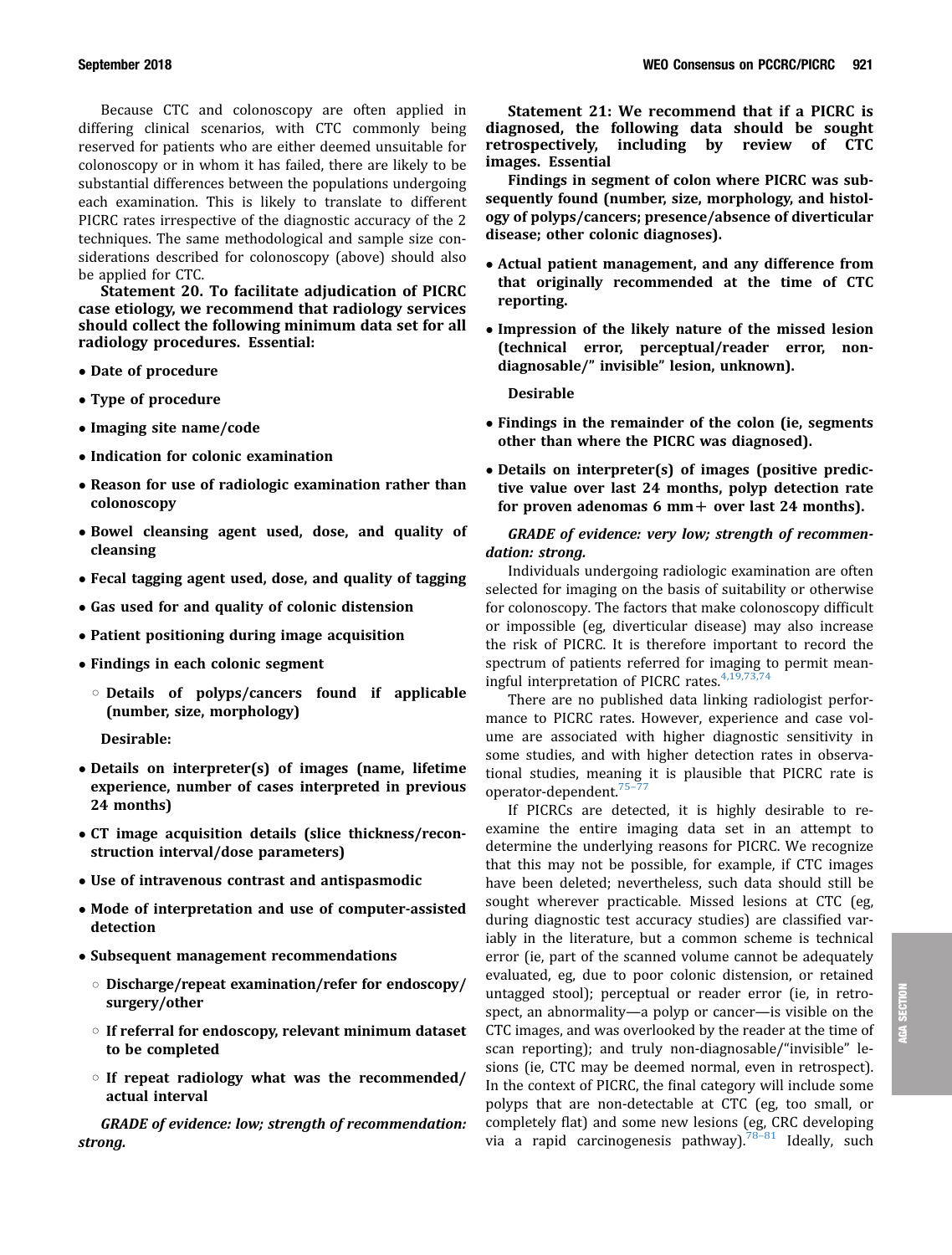<span id="page-13-0"></span>review should be performed by an experienced, independent CTC radiologist.

## Research Priorities

A proposed checklist for peer review of future papers on the topic is available in the [Supplementary Material](#page-17-0).

We consider the following to be the key research questions:

- What is the natural history of adenomas and serrated lesions?
- How does natural history of adenomas and serrated lesions differ in the proximal/distal colon?
- What is the natural history of CRC, including the sojourn time of stages and of the preclinical phase?
- How does natural history of CRC differ in the proximal/ distal colon?
- How can the above be used to refine etiology categorization?
- To what extent do different methodologies for the calculation of PCCRC rates correlate with, add to, or improve on the methodology in this manuscript?
- To what extent does PCCRC rate correlate with other colonoscopy performance measures?
- Can qualitative research of the pathways to the point of CRC diagnosis help refine the current 6-month cutoff between detected CRCs and PCCRCs?
- Validation of the recommended method of reporting a PCCRC rate
- To what extent is a PCCRC-1y rate predictive of a PCCRC-3y rate?
- What are the strengths and weaknesses of different methodologies (eg, number of PCCRCs expressed per 100,000 person-years' follow-up, number of PCCRCs diagnosed within a defined time period since the last negative colonoscopy per 1000 persons with a negative colonoscopy)? Can these be correlated with other performance measures?
- Would including large (10 mm+) polyps in the calculate of a missed lesion rate be advantageous?
- What information from the pathology report is useful to identify a high-risk patient?
- To what extent can PCCRC rate calculation be automated?
- Can electronic endoscopy reporting systems be modified to capture key data?
- What are the PCCRC rates in special groups such as those with inflammatory bowel disease or hereditary CRC syndrome?
- What are the most effective interventions to reduce unwarranted variation in PCCRC rates?
- Which screening modalities are most effective at minimizing PCCRC, in particular in relation to the serrated pathway?

## Supplementary Material

Note: To access the supplementary material accompanying this article, visit the online version of Gastroenterology at [www.gastrojournal.org,](http://www.gastrojournal.org) and at [https://doi.org/10.1053/](https://doi.org/10.1053/j.gastro.2018.05.038) [j.gastro.2018.05.038](https://doi.org/10.1053/j.gastro.2018.05.038).

#### References

- 1. [Rex DK, Cutler CS, Lemmel GT, et al. Colonoscopic miss](http://refhub.elsevier.com/S0016-5085(18)34571-2/sref1) [rates of adenomas determined by back-to-back colo](http://refhub.elsevier.com/S0016-5085(18)34571-2/sref1)[noscopies. Gastroenterology 1997;112:24](http://refhub.elsevier.com/S0016-5085(18)34571-2/sref1)–[28](http://refhub.elsevier.com/S0016-5085(18)34571-2/sref1).
- 2. [van Rijn JC, Reitsma JB, Stoker J, et al. Polyp miss rate](http://refhub.elsevier.com/S0016-5085(18)34571-2/sref2) [determined by tandem colonoscopy: a systematic re](http://refhub.elsevier.com/S0016-5085(18)34571-2/sref2)[view. Am J Gastroenterol 2006;101:343](http://refhub.elsevier.com/S0016-5085(18)34571-2/sref2)–[350](http://refhub.elsevier.com/S0016-5085(18)34571-2/sref2).
- 3. [Lakoff J, Paszat LF, Saskin R, et al. Risk of developing](http://refhub.elsevier.com/S0016-5085(18)34571-2/sref3) [proximal versus distal colorectal cancer after a negative](http://refhub.elsevier.com/S0016-5085(18)34571-2/sref3) [colonoscopy: a population-based study. Clin Gastro](http://refhub.elsevier.com/S0016-5085(18)34571-2/sref3)[enterol Hepatol 2008;6:1117](http://refhub.elsevier.com/S0016-5085(18)34571-2/sref3)–[1121; quiz 1064.](http://refhub.elsevier.com/S0016-5085(18)34571-2/sref3)
- 4. [Bressler B, Paszat LF, Chen Z, et al. Rates of new or](http://refhub.elsevier.com/S0016-5085(18)34571-2/sref4) [missed colorectal cancers after colonoscopy and their](http://refhub.elsevier.com/S0016-5085(18)34571-2/sref4) [risk factors: a population-based analysis. Gastroenter](http://refhub.elsevier.com/S0016-5085(18)34571-2/sref4)[ology 2007;132:96](http://refhub.elsevier.com/S0016-5085(18)34571-2/sref4)–[102.](http://refhub.elsevier.com/S0016-5085(18)34571-2/sref4)
- 5. [Govindarajan A, Rabeneck L, Yun L, et al. Population](http://refhub.elsevier.com/S0016-5085(18)34571-2/sref5)[based assessment of the outcomes in patients with](http://refhub.elsevier.com/S0016-5085(18)34571-2/sref5) [postcolonoscopy colorectal cancers. Gut 2016;65:](http://refhub.elsevier.com/S0016-5085(18)34571-2/sref5) [971](http://refhub.elsevier.com/S0016-5085(18)34571-2/sref5)–[976.](http://refhub.elsevier.com/S0016-5085(18)34571-2/sref5)
- 6. [Rabeneck L, Paszat LF, Saskin R. Endoscopist specialty](http://refhub.elsevier.com/S0016-5085(18)34571-2/sref6) [is associated with incident colorectal cancer after a](http://refhub.elsevier.com/S0016-5085(18)34571-2/sref6) [negative colonoscopy. Clin Gastroenterol Hepatol 2010;](http://refhub.elsevier.com/S0016-5085(18)34571-2/sref6) [8:275](http://refhub.elsevier.com/S0016-5085(18)34571-2/sref6)–[279.](http://refhub.elsevier.com/S0016-5085(18)34571-2/sref6)
- 7. [Sanduleanu S, le Clercq CM, Dekker E, et al. De](http://refhub.elsevier.com/S0016-5085(18)34571-2/sref7)finition [and taxonomy of interval colorectal cancers: a proposal](http://refhub.elsevier.com/S0016-5085(18)34571-2/sref7) [for standardising nomenclature. Gut 2015;64:](http://refhub.elsevier.com/S0016-5085(18)34571-2/sref7) [1257](http://refhub.elsevier.com/S0016-5085(18)34571-2/sref7)–[1267](http://refhub.elsevier.com/S0016-5085(18)34571-2/sref7).
- 8. [Leddin D, Enns R, Hilsden R, et al. Colorectal cancer](http://refhub.elsevier.com/S0016-5085(18)34571-2/sref8) [surveillance after index colonoscopy: guidance from the](http://refhub.elsevier.com/S0016-5085(18)34571-2/sref8) [Canadian Association of Gastroenterology. Can J Gas](http://refhub.elsevier.com/S0016-5085(18)34571-2/sref8)[troenterol 2013;27:224](http://refhub.elsevier.com/S0016-5085(18)34571-2/sref8)–[228](http://refhub.elsevier.com/S0016-5085(18)34571-2/sref8).
- 9. [Rabeneck L, Paszat LF. Circumstances in which colo](http://refhub.elsevier.com/S0016-5085(18)34571-2/sref9)[noscopy misses cancer. Frontline Gastroenterol 2010;](http://refhub.elsevier.com/S0016-5085(18)34571-2/sref9) [1:52](http://refhub.elsevier.com/S0016-5085(18)34571-2/sref9)–[58](http://refhub.elsevier.com/S0016-5085(18)34571-2/sref9).
- 10. [Baxter NN, Goldwasser MA, Paszat LF, et al. Association](http://refhub.elsevier.com/S0016-5085(18)34571-2/sref10) [of colonoscopy and death from colorectal cancer. Ann](http://refhub.elsevier.com/S0016-5085(18)34571-2/sref10) [Intern Med 2009;150:1](http://refhub.elsevier.com/S0016-5085(18)34571-2/sref10)–[8.](http://refhub.elsevier.com/S0016-5085(18)34571-2/sref10)
- 11. [Baxter NN, Sutradhar R, Forbes SS, et al. Analysis of](http://refhub.elsevier.com/S0016-5085(18)34571-2/sref11) administrative data fi[nds endoscopist quality measures](http://refhub.elsevier.com/S0016-5085(18)34571-2/sref11) [associated with postcolonoscopy colorectal cancer.](http://refhub.elsevier.com/S0016-5085(18)34571-2/sref11) [Gastroenterology 2011;140:65](http://refhub.elsevier.com/S0016-5085(18)34571-2/sref11)–[72.](http://refhub.elsevier.com/S0016-5085(18)34571-2/sref11)
- 12. [Arain MA, Sawhney M, Sheikh S, et al. CIMP status of](http://refhub.elsevier.com/S0016-5085(18)34571-2/sref12) [interval colon cancers: another piece to the puzzle. Am J](http://refhub.elsevier.com/S0016-5085(18)34571-2/sref12) [Gastroenterol 2010;105:1189](http://refhub.elsevier.com/S0016-5085(18)34571-2/sref12)–[1195](http://refhub.elsevier.com/S0016-5085(18)34571-2/sref12).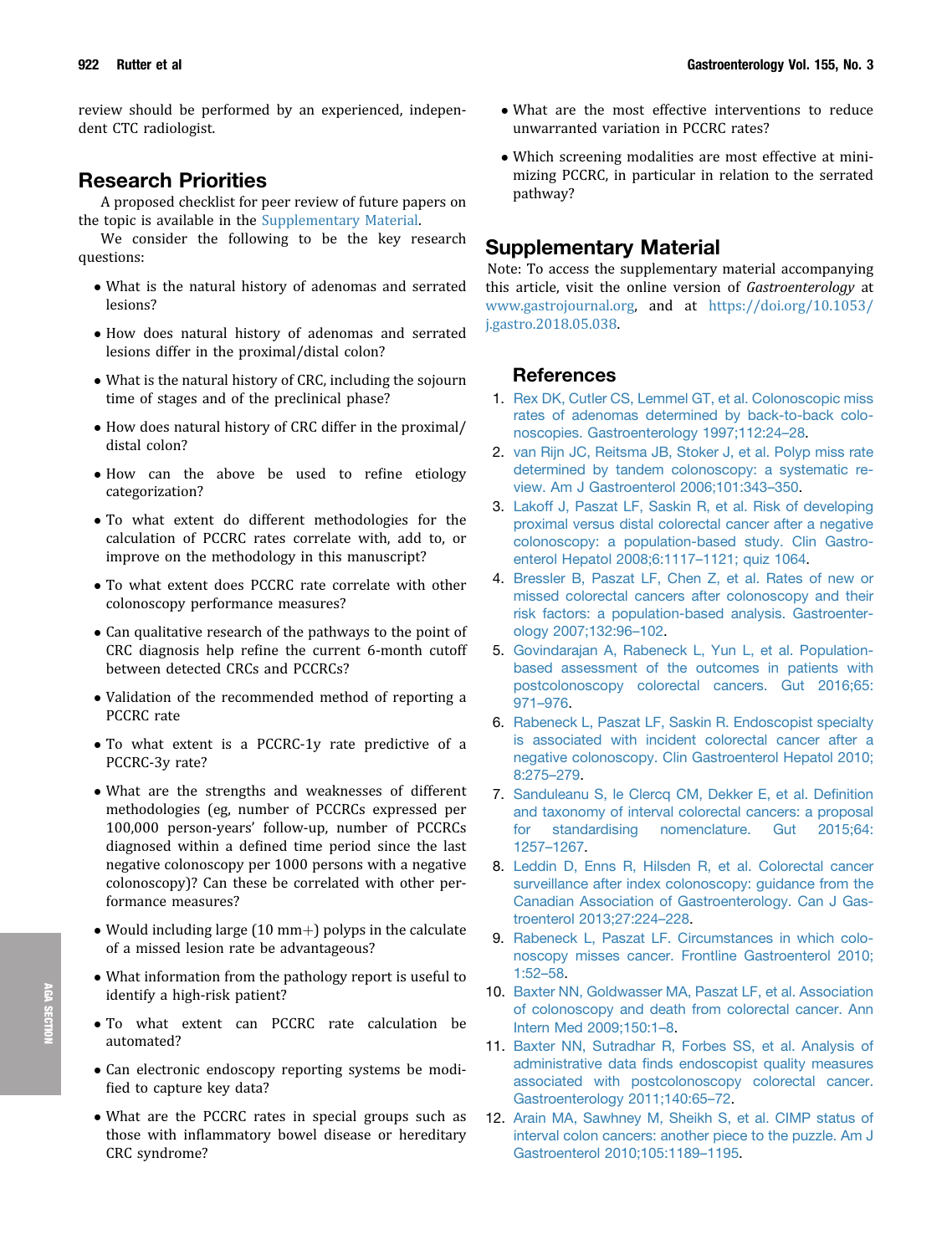- <span id="page-14-0"></span>13. [Sanduleanu S, Masclee AM, Meijer GA. Interval cancers](http://refhub.elsevier.com/S0016-5085(18)34571-2/sref13) [after colonoscopy-insights and recommendations. Nat](http://refhub.elsevier.com/S0016-5085(18)34571-2/sref13) [Rev Gastroenterol Hepatol 2012;9:550](http://refhub.elsevier.com/S0016-5085(18)34571-2/sref13)–[554](http://refhub.elsevier.com/S0016-5085(18)34571-2/sref13).
- 14. [Corley DA, Jensen CD, Marks AR, et al. Adenoma](http://refhub.elsevier.com/S0016-5085(18)34571-2/sref14) [detection rate and risk of colorectal cancer and death.](http://refhub.elsevier.com/S0016-5085(18)34571-2/sref14) [N Engl J Med 2014;370:1298](http://refhub.elsevier.com/S0016-5085(18)34571-2/sref14)–[1306](http://refhub.elsevier.com/S0016-5085(18)34571-2/sref14).
- 15. [Pohl H, Srivastava A, Bensen SP, et al. Incomplete polyp](http://refhub.elsevier.com/S0016-5085(18)34571-2/sref15) [resection during colonoscopy-results of the complete](http://refhub.elsevier.com/S0016-5085(18)34571-2/sref15) [adenoma resection \(CARE\) study. Gastroenterology](http://refhub.elsevier.com/S0016-5085(18)34571-2/sref15) [2013;144:74](http://refhub.elsevier.com/S0016-5085(18)34571-2/sref15)–[80.e1](http://refhub.elsevier.com/S0016-5085(18)34571-2/sref15).
- 16. [Lieberman DA, Holub JL, Moravec MD, et al. Prevalence](http://refhub.elsevier.com/S0016-5085(18)34571-2/sref16) [of colon polyps detected by colonoscopy screening in](http://refhub.elsevier.com/S0016-5085(18)34571-2/sref16) [asymptomatic black and white patients. JAMA 2008;](http://refhub.elsevier.com/S0016-5085(18)34571-2/sref16) [300:1417](http://refhub.elsevier.com/S0016-5085(18)34571-2/sref16)–[1422.](http://refhub.elsevier.com/S0016-5085(18)34571-2/sref16)
- 17. [Soetikno RM, Kaltenbach T, Rouse RV, et al. Prevalence](http://refhub.elsevier.com/S0016-5085(18)34571-2/sref17) of nonpolypoid (fl[at and depressed\) colorectal neo](http://refhub.elsevier.com/S0016-5085(18)34571-2/sref17)[plasms in asymptomatic and symptomatic adults. JAMA](http://refhub.elsevier.com/S0016-5085(18)34571-2/sref17) [2008;299:1027](http://refhub.elsevier.com/S0016-5085(18)34571-2/sref17)–[1035.](http://refhub.elsevier.com/S0016-5085(18)34571-2/sref17)
- 18. [Kaminski MF, Regula J, Kraszewska E, et al. Quality in](http://refhub.elsevier.com/S0016-5085(18)34571-2/sref18)[dicators for colonoscopy and the risk of interval cancer.](http://refhub.elsevier.com/S0016-5085(18)34571-2/sref18) [N Engl J Med 2010;362:1795](http://refhub.elsevier.com/S0016-5085(18)34571-2/sref18)–[1803](http://refhub.elsevier.com/S0016-5085(18)34571-2/sref18).
- 19. [Morris EJ, Rutter MD, Finan PJ, et al. Post-colonoscopy](http://refhub.elsevier.com/S0016-5085(18)34571-2/sref19) [colorectal cancer \(PCCRC\) rates vary considerably](http://refhub.elsevier.com/S0016-5085(18)34571-2/sref19) [depending on the method used to calculate them: a](http://refhub.elsevier.com/S0016-5085(18)34571-2/sref19) [retrospective observational population-based study of](http://refhub.elsevier.com/S0016-5085(18)34571-2/sref19) [PCCRC in the English National Health Service. Gut 2015;](http://refhub.elsevier.com/S0016-5085(18)34571-2/sref19) [64:1248](http://refhub.elsevier.com/S0016-5085(18)34571-2/sref19)–[1256.](http://refhub.elsevier.com/S0016-5085(18)34571-2/sref19)
- 20. [Brouwers MC, Kho ME, Browman GP, et al. AGREE II:](http://refhub.elsevier.com/S0016-5085(18)34571-2/sref20) [advancing guideline development, reporting and evalu](http://refhub.elsevier.com/S0016-5085(18)34571-2/sref20)[ation in health care. CMAJ 2010;182:E839](http://refhub.elsevier.com/S0016-5085(18)34571-2/sref20)–[E842.](http://refhub.elsevier.com/S0016-5085(18)34571-2/sref20)
- 21. [Guyatt GH, Oxman AD, Vist GE, et al. GRADE: an](http://refhub.elsevier.com/S0016-5085(18)34571-2/sref21) [emerging consensus on rating quality of evidence and](http://refhub.elsevier.com/S0016-5085(18)34571-2/sref21) [strength of recommendations. BMJ 2008;336:924](http://refhub.elsevier.com/S0016-5085(18)34571-2/sref21)–[926.](http://refhub.elsevier.com/S0016-5085(18)34571-2/sref21)
- 22. [Pabby A, Schoen RE, Weissfeld JL, et al. Analysis of](http://refhub.elsevier.com/S0016-5085(18)34571-2/sref22) [colorectal cancer occurrence during surveillance colo](http://refhub.elsevier.com/S0016-5085(18)34571-2/sref22)[noscopy in the dietary Polyp Prevention Trial. Gastro](http://refhub.elsevier.com/S0016-5085(18)34571-2/sref22)[intest Endosc 2005;61:385](http://refhub.elsevier.com/S0016-5085(18)34571-2/sref22)–[391.](http://refhub.elsevier.com/S0016-5085(18)34571-2/sref22)
- 23. [Huang Y, Gong W, Su B, et al. Risk and cause of interval](http://refhub.elsevier.com/S0016-5085(18)34571-2/sref23) [colorectal cancer after colonoscopic polypectomy.](http://refhub.elsevier.com/S0016-5085(18)34571-2/sref23) [Digestion 2012;86:148](http://refhub.elsevier.com/S0016-5085(18)34571-2/sref23)–[154.](http://refhub.elsevier.com/S0016-5085(18)34571-2/sref23)
- 24. [Robertson DJ, Lieberman DA, Winawer SJ, et al. Colo](http://refhub.elsevier.com/S0016-5085(18)34571-2/sref24)[rectal cancers soon after colonoscopy: a pooled multi](http://refhub.elsevier.com/S0016-5085(18)34571-2/sref24)[cohort analysis. Gut 2014;63:949](http://refhub.elsevier.com/S0016-5085(18)34571-2/sref24)–[956](http://refhub.elsevier.com/S0016-5085(18)34571-2/sref24).
- 25. [Le Clercq CM, Bouwens MW, Rondagh EJ, et al. Post](http://refhub.elsevier.com/S0016-5085(18)34571-2/sref25)[colonoscopy colorectal cancers are preventable: a](http://refhub.elsevier.com/S0016-5085(18)34571-2/sref25) [population-based study. Gut 2014;63:957](http://refhub.elsevier.com/S0016-5085(18)34571-2/sref25)–[963.](http://refhub.elsevier.com/S0016-5085(18)34571-2/sref25)
- 26. [Le Clercq CM, Sanduleanu S. Interval colorectal cancers:](http://refhub.elsevier.com/S0016-5085(18)34571-2/sref26) [what and why. Curr Gastroenterol Rep 2014;16:375.](http://refhub.elsevier.com/S0016-5085(18)34571-2/sref26)
- 27. [Chen TH, Yen MF, Lai MS, et al. Evaluation of a selective](http://refhub.elsevier.com/S0016-5085(18)34571-2/sref27) [screening for colorectal carcinoma: the Taiwan Multi](http://refhub.elsevier.com/S0016-5085(18)34571-2/sref27)[center Cancer Screening \(TAMCAS\) project. Cancer](http://refhub.elsevier.com/S0016-5085(18)34571-2/sref27) [1999;86:1116](http://refhub.elsevier.com/S0016-5085(18)34571-2/sref27)–[1128.](http://refhub.elsevier.com/S0016-5085(18)34571-2/sref27)
- 28. [Kuntz KM, Lansdorp-Vogelaar I, Rutter CM, et al.](http://refhub.elsevier.com/S0016-5085(18)34571-2/sref28) [A systematic comparison of microsimulation models of](http://refhub.elsevier.com/S0016-5085(18)34571-2/sref28) [colorectal cancer: the role of assumptions about ade](http://refhub.elsevier.com/S0016-5085(18)34571-2/sref28)[noma progression. Med Decis Making 2011;31:530](http://refhub.elsevier.com/S0016-5085(18)34571-2/sref28)–[539.](http://refhub.elsevier.com/S0016-5085(18)34571-2/sref28)
- 29. [Brenner H, Altenhofen L, Katalinic A, et al. Sojourn time](http://refhub.elsevier.com/S0016-5085(18)34571-2/sref29) [of preclinical colorectal cancer by sex and age: estimates](http://refhub.elsevier.com/S0016-5085(18)34571-2/sref29) [from the German national screening colonoscopy data](http://refhub.elsevier.com/S0016-5085(18)34571-2/sref29)[base. Am J Epidemiol 2011;174:1140](http://refhub.elsevier.com/S0016-5085(18)34571-2/sref29)–[1146.](http://refhub.elsevier.com/S0016-5085(18)34571-2/sref29)
- 30. [Kaminski MF, Thomas-Gibson S, Bugajski M, et al.](http://refhub.elsevier.com/S0016-5085(18)34571-2/sref30) [Performance measures for lower gastrointestinal](http://refhub.elsevier.com/S0016-5085(18)34571-2/sref30) [endoscopy: a European Society of Gastrointestinal](http://refhub.elsevier.com/S0016-5085(18)34571-2/sref30) [Endoscopy \(ESGE\) quality improvement initiative. United](http://refhub.elsevier.com/S0016-5085(18)34571-2/sref30) [European Gastroenterol J 2017;5:309](http://refhub.elsevier.com/S0016-5085(18)34571-2/sref30)–[334.](http://refhub.elsevier.com/S0016-5085(18)34571-2/sref30)
- 31. [Chiu SY, Chuang SL, Chen SL, et al. Faecal haemoglobin](http://refhub.elsevier.com/S0016-5085(18)34571-2/sref31) concentration infl[uences risk prediction of interval can](http://refhub.elsevier.com/S0016-5085(18)34571-2/sref31)[cers resulting from inadequate colonoscopy quality:](http://refhub.elsevier.com/S0016-5085(18)34571-2/sref31) [analysis of the Taiwanese Nationwide Colorectal Cancer](http://refhub.elsevier.com/S0016-5085(18)34571-2/sref31) [Screening Program. Gut 2017;66:293](http://refhub.elsevier.com/S0016-5085(18)34571-2/sref31)–[300](http://refhub.elsevier.com/S0016-5085(18)34571-2/sref31).
- 32. [Baxter NN, Warren JL, Barrett MJ, et al. Association](http://refhub.elsevier.com/S0016-5085(18)34571-2/sref32) [between colonoscopy and colorectal cancer mortality in](http://refhub.elsevier.com/S0016-5085(18)34571-2/sref32) [a US cohort according to site of cancer and colono](http://refhub.elsevier.com/S0016-5085(18)34571-2/sref32)[scopist specialty. J Clin Oncol 2012;30:2664](http://refhub.elsevier.com/S0016-5085(18)34571-2/sref32)–[2669.](http://refhub.elsevier.com/S0016-5085(18)34571-2/sref32)
- 33. [Shaukat A, Rector TS, Church TR, et al. Longer with](http://refhub.elsevier.com/S0016-5085(18)34571-2/sref33)[drawal time is associated with a reduced incidence of](http://refhub.elsevier.com/S0016-5085(18)34571-2/sref33) [interval cancer after screening colonoscopy. Gastroen](http://refhub.elsevier.com/S0016-5085(18)34571-2/sref33)[terology 2015;149:952](http://refhub.elsevier.com/S0016-5085(18)34571-2/sref33)–[957](http://refhub.elsevier.com/S0016-5085(18)34571-2/sref33).
- 34. [Singh S, Singh PP, Murad MH, et al. Prevalence, risk](http://refhub.elsevier.com/S0016-5085(18)34571-2/sref34) [factors, and outcomes of interval colorectal cancers: a](http://refhub.elsevier.com/S0016-5085(18)34571-2/sref34) [systematic review and meta-analysis. Am J Gastro](http://refhub.elsevier.com/S0016-5085(18)34571-2/sref34)[enterol 2014;109:1375](http://refhub.elsevier.com/S0016-5085(18)34571-2/sref34)–[1389](http://refhub.elsevier.com/S0016-5085(18)34571-2/sref34).
- 35. Reporting Lesions in the NHS Bowel Cancer Screening Programme: Guidelines from the Bowel Cancer Screening Programme Pathology Group. Available at: http://www.bcsp.nhs.uk/fi[les/NHS%20BCSP%20Publication](http://www.bcsp.nhs.uk/files/NHS%20BCSP%20Publication%201.pdf) [%201.pdf](http://www.bcsp.nhs.uk/files/NHS%20BCSP%20Publication%201.pdf). Published 2007. Accessed July 19, 2018.
- 36. [Royal College of Pathologists. Standards and Datasets](http://refhub.elsevier.com/S0016-5085(18)34571-2/sref36) [for Reporting Cancers](http://refhub.elsevier.com/S0016-5085(18)34571-2/sref36)—[Dataset for Colorectal Cancer](http://refhub.elsevier.com/S0016-5085(18)34571-2/sref36) [Histopathology Reports. 3rd ed. London: Royal College](http://refhub.elsevier.com/S0016-5085(18)34571-2/sref36) [of Pathologists, 2014.](http://refhub.elsevier.com/S0016-5085(18)34571-2/sref36)
- 37. College of American Pathologists. Protocol for the examination of specimens from patients with primary carcinoma of the colon and rectum, 2013. Available at: [http://www.cap.org/ShowProperty?nodePath](http://www.cap.org/ShowProperty?nodePath=/UCMCon/Contribution%20Folders/WebContent/pdf/colon-13protocol-3300.pdf)=[/UCMCon/](http://www.cap.org/ShowProperty?nodePath=/UCMCon/Contribution%20Folders/WebContent/pdf/colon-13protocol-3300.pdf) [Contribution%20Folders/WebContent/pdf/colon-13protocol-](http://www.cap.org/ShowProperty?nodePath=/UCMCon/Contribution%20Folders/WebContent/pdf/colon-13protocol-3300.pdf)[3300.pdf](http://www.cap.org/ShowProperty?nodePath=/UCMCon/Contribution%20Folders/WebContent/pdf/colon-13protocol-3300.pdf). Accessed July 19, 2018.
- 38. [American Joint Committee on Cancer. AJCC Cancer](http://refhub.elsevier.com/S0016-5085(18)34571-2/sref38) [Staging Manual. 8th ed. Chicago, IL: American Joint](http://refhub.elsevier.com/S0016-5085(18)34571-2/sref38) [Committee on Cancer, 2016.](http://refhub.elsevier.com/S0016-5085(18)34571-2/sref38)
- 39. [Quirke P, Risio M, Lambert R, et al. Quality assurance in](http://refhub.elsevier.com/S0016-5085(18)34571-2/sref39) [pathology in colorectal cancer screening and diag](http://refhub.elsevier.com/S0016-5085(18)34571-2/sref39)[nosis](http://refhub.elsevier.com/S0016-5085(18)34571-2/sref39)—[European recommendations. Virchows Arch](http://refhub.elsevier.com/S0016-5085(18)34571-2/sref39) [2011;458:1](http://refhub.elsevier.com/S0016-5085(18)34571-2/sref39)–[19](http://refhub.elsevier.com/S0016-5085(18)34571-2/sref39).
- 40. [Vieth M, Quirke P, Lambert R, et al. Annex to Quirke et al.](http://refhub.elsevier.com/S0016-5085(18)34571-2/sref40) [Quality assurance in pathology in colorectal cancer](http://refhub.elsevier.com/S0016-5085(18)34571-2/sref40) [screening and diagnosis: annotations of colorectal](http://refhub.elsevier.com/S0016-5085(18)34571-2/sref40) [lesions. Virchows Arch 2011;458:21](http://refhub.elsevier.com/S0016-5085(18)34571-2/sref40)–[30.](http://refhub.elsevier.com/S0016-5085(18)34571-2/sref40)
- 41. [Hamilton SR, Rubio CA, Vogelstein B, et al. Carcinoma of](http://refhub.elsevier.com/S0016-5085(18)34571-2/sref41) [the colon and rectum. In: Bosman FT, World Health](http://refhub.elsevier.com/S0016-5085(18)34571-2/sref41) [Organization, International Agency for Research on](http://refhub.elsevier.com/S0016-5085(18)34571-2/sref41) Cancer, eds. WHO Classifi[cation of Tumours of the](http://refhub.elsevier.com/S0016-5085(18)34571-2/sref41) Digestive System[. Lyon: International Agency for](http://refhub.elsevier.com/S0016-5085(18)34571-2/sref41) [Research on Cancer, 2010:134](http://refhub.elsevier.com/S0016-5085(18)34571-2/sref41)–[146](http://refhub.elsevier.com/S0016-5085(18)34571-2/sref41).
- 42. [Koelzer VH, Zlobec I, Lugli A. Tumor budding in colo](http://refhub.elsevier.com/S0016-5085(18)34571-2/sref42)[rectal cancer](http://refhub.elsevier.com/S0016-5085(18)34571-2/sref42)—[ready for diagnostic practice? Hum](http://refhub.elsevier.com/S0016-5085(18)34571-2/sref42) [Pathol 2016;47:4](http://refhub.elsevier.com/S0016-5085(18)34571-2/sref42)–[19.](http://refhub.elsevier.com/S0016-5085(18)34571-2/sref42)
- 43. [Benson AB 3rd, Venook AP, Cederquist L, et al. Colon](http://refhub.elsevier.com/S0016-5085(18)34571-2/sref43) [Cancer, Version 1.2017, NCCN Clinical Practice Guidelines](http://refhub.elsevier.com/S0016-5085(18)34571-2/sref43) [in Oncology. J Natl Compr Canc Netw 2017;15:370](http://refhub.elsevier.com/S0016-5085(18)34571-2/sref43)–[398.](http://refhub.elsevier.com/S0016-5085(18)34571-2/sref43)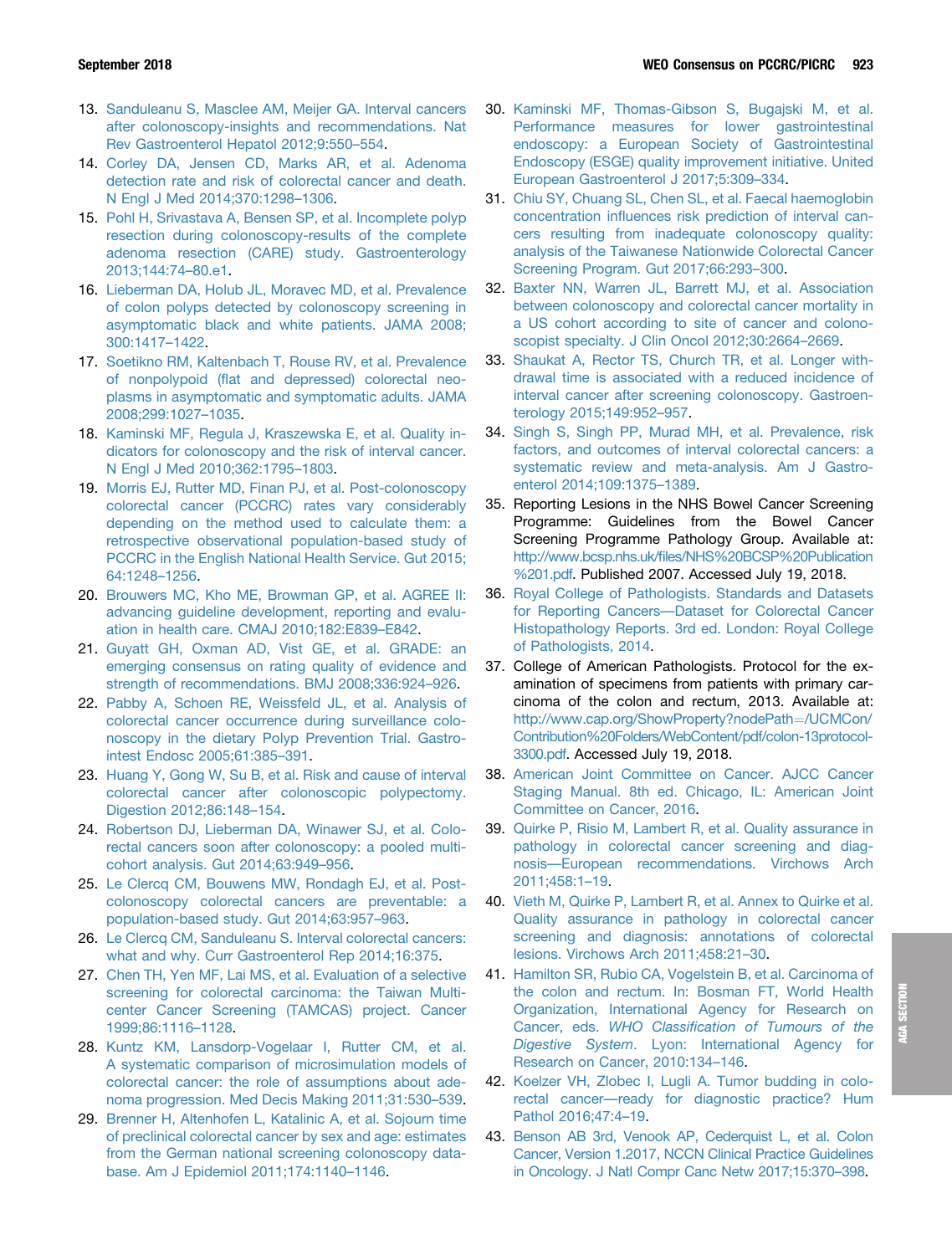- <span id="page-15-0"></span>44. [Koelzer VH, Zlobec I, Berger MD, et al. Tumor budding in](http://refhub.elsevier.com/S0016-5085(18)34571-2/sref44) [colorectal cancer revisited: results of a multicenter](http://refhub.elsevier.com/S0016-5085(18)34571-2/sref44) [interobserver study. Virchows Arch 2015;466:485](http://refhub.elsevier.com/S0016-5085(18)34571-2/sref44)–[493](http://refhub.elsevier.com/S0016-5085(18)34571-2/sref44).
- 45. [Lugli A, Kirsch R, Ajioka Y, et al. Recommendations for](http://refhub.elsevier.com/S0016-5085(18)34571-2/sref45) [reporting tumour budding in colorectal cancer based on](http://refhub.elsevier.com/S0016-5085(18)34571-2/sref45) [the International Tumor Budding Consensus Conference](http://refhub.elsevier.com/S0016-5085(18)34571-2/sref45) [\(ITBCC\) 2016. Mod Pathol 2017;30:1299](http://refhub.elsevier.com/S0016-5085(18)34571-2/sref45)–[1311](http://refhub.elsevier.com/S0016-5085(18)34571-2/sref45).
- 46. [Rubenstein JH, Enns R, Heidelbaugh J, et al. American](http://refhub.elsevier.com/S0016-5085(18)34571-2/sref46) [Gastroenterological Association Institute Guideline on](http://refhub.elsevier.com/S0016-5085(18)34571-2/sref46) [the Diagnosis and Management of Lynch Syndrome.](http://refhub.elsevier.com/S0016-5085(18)34571-2/sref46) [Gastroenterology 2015;149:777](http://refhub.elsevier.com/S0016-5085(18)34571-2/sref46)–[782; quiz e16](http://refhub.elsevier.com/S0016-5085(18)34571-2/sref46)–[e17](http://refhub.elsevier.com/S0016-5085(18)34571-2/sref46).
- 47. Giardiello FM, Allen JI, Axilbund JE, et al. Guidelines on genetic evaluation and management of Lynch syndrome: a consensus statement by the U.S. Multi-Society Task Force on Colorectal Cancer. Gastrointestinal Endoscopy;80:197–220.
- 48. [Jover R, Zapater P, Bujanda L, et al. Endoscopist char](http://refhub.elsevier.com/S0016-5085(18)34571-2/sref48)acteristics that infl[uence the quality of colonoscopy.](http://refhub.elsevier.com/S0016-5085(18)34571-2/sref48) [Endoscopy 2016;48:241](http://refhub.elsevier.com/S0016-5085(18)34571-2/sref48)–[247.](http://refhub.elsevier.com/S0016-5085(18)34571-2/sref48)
- 49. [von Karsa L, Patnick J, Segnan N, et al. European](http://refhub.elsevier.com/S0016-5085(18)34571-2/sref49) [guidelines for quality assurance in colorectal cancer](http://refhub.elsevier.com/S0016-5085(18)34571-2/sref49) [screening and diagnosis: overview and introduction to](http://refhub.elsevier.com/S0016-5085(18)34571-2/sref49) [the full supplement publication. Endoscopy 2013;45:](http://refhub.elsevier.com/S0016-5085(18)34571-2/sref49) [51](http://refhub.elsevier.com/S0016-5085(18)34571-2/sref49)–[59.](http://refhub.elsevier.com/S0016-5085(18)34571-2/sref49)
- 50. [Rex DK, Schoenfeld PS, Cohen J, et al. Quality indicators](http://refhub.elsevier.com/S0016-5085(18)34571-2/sref50) [for colonoscopy. Am J Gastroenterol 2015;110:72](http://refhub.elsevier.com/S0016-5085(18)34571-2/sref50)–[90](http://refhub.elsevier.com/S0016-5085(18)34571-2/sref50).
- 51. [Lee TJ, Rutter MD, Blanks RG, et al. Colonoscopy quality](http://refhub.elsevier.com/S0016-5085(18)34571-2/sref51) [measures: experience from the NHS Bowel Cancer](http://refhub.elsevier.com/S0016-5085(18)34571-2/sref51) [Screening Programme. Gut 2012;61:1050](http://refhub.elsevier.com/S0016-5085(18)34571-2/sref51)–[1057](http://refhub.elsevier.com/S0016-5085(18)34571-2/sref51).
- 52. [Kaminski MF, Wieszczy P, Rupinski M, et al. Increased](http://refhub.elsevier.com/S0016-5085(18)34571-2/sref52) [rate of adenoma detection associates with reduced risk](http://refhub.elsevier.com/S0016-5085(18)34571-2/sref52) [of colorectal cancer and death. Gastroenterology 2017;](http://refhub.elsevier.com/S0016-5085(18)34571-2/sref52) [153:98](http://refhub.elsevier.com/S0016-5085(18)34571-2/sref52)–[105.](http://refhub.elsevier.com/S0016-5085(18)34571-2/sref52)
- 53. [Gotfried J, Bernstein M, Ehrlich AC, et al. Administrative](http://refhub.elsevier.com/S0016-5085(18)34571-2/sref53) [database research overestimates the rate of interval](http://refhub.elsevier.com/S0016-5085(18)34571-2/sref53) [colon cancer. J Clin Gastroenterol 2015;49:483](http://refhub.elsevier.com/S0016-5085(18)34571-2/sref53)–[490](http://refhub.elsevier.com/S0016-5085(18)34571-2/sref53).
- 54. [Moss S, Ancelle-Park R, Brenner H, et al. European](http://refhub.elsevier.com/S0016-5085(18)34571-2/sref54) [guidelines for quality assurance in colorectal cancer](http://refhub.elsevier.com/S0016-5085(18)34571-2/sref54) [screening and diagnosis. First edition](http://refhub.elsevier.com/S0016-5085(18)34571-2/sref54)—[evaluation and](http://refhub.elsevier.com/S0016-5085(18)34571-2/sref54) [interpretation of screening outcomes. Endoscopy 2012;](http://refhub.elsevier.com/S0016-5085(18)34571-2/sref54) [44\(Suppl 3\):SE49](http://refhub.elsevier.com/S0016-5085(18)34571-2/sref54)–[SE64.](http://refhub.elsevier.com/S0016-5085(18)34571-2/sref54)
- 55. [Sankila R, Démaret E, Hakama M, et al. Evaluation and](http://refhub.elsevier.com/S0016-5085(18)34571-2/sref55) [Monitoring of Screening Programmes. Europe Against](http://refhub.elsevier.com/S0016-5085(18)34571-2/sref55) [Cancer Programme, 2001. Luxembourg: Of](http://refhub.elsevier.com/S0016-5085(18)34571-2/sref55)fice for Offi[cial Publications of the European Communities, 2001](http://refhub.elsevier.com/S0016-5085(18)34571-2/sref55).
- 56. [Bulliard JL, Sasieni P, Klabunde C, et al. Methodological](http://refhub.elsevier.com/S0016-5085(18)34571-2/sref56) [issues in international comparison of interval breast](http://refhub.elsevier.com/S0016-5085(18)34571-2/sref56) [cancers. Int J Cancer 2006;119:1158](http://refhub.elsevier.com/S0016-5085(18)34571-2/sref56)–[1163.](http://refhub.elsevier.com/S0016-5085(18)34571-2/sref56)
- 57. Cairns SR, Scholefi[eld JH, Steele RJ, et al. Guidelines for](http://refhub.elsevier.com/S0016-5085(18)34571-2/sref57) [colorectal cancer screening and surveillance in moderate](http://refhub.elsevier.com/S0016-5085(18)34571-2/sref57) [and high risk groups \(update from 2002\). Gut 2010;](http://refhub.elsevier.com/S0016-5085(18)34571-2/sref57) [59:666](http://refhub.elsevier.com/S0016-5085(18)34571-2/sref57)–[689.](http://refhub.elsevier.com/S0016-5085(18)34571-2/sref57)
- 58. [Lieberman DA, Rex DK, Winawer SJ, et al. Guidelines for](http://refhub.elsevier.com/S0016-5085(18)34571-2/sref58) [colonoscopy surveillance after screening and poly](http://refhub.elsevier.com/S0016-5085(18)34571-2/sref58)[pectomy: a consensus update by the US Multi-Society](http://refhub.elsevier.com/S0016-5085(18)34571-2/sref58) [Task Force on Colorectal Cancer. Gastroenterology](http://refhub.elsevier.com/S0016-5085(18)34571-2/sref58) [2012;143:844](http://refhub.elsevier.com/S0016-5085(18)34571-2/sref58)–[857](http://refhub.elsevier.com/S0016-5085(18)34571-2/sref58).
- 59. [Annese V, Daperno M, Rutter MD, et al. European evi](http://refhub.elsevier.com/S0016-5085(18)34571-2/sref59)[dence based consensus for endoscopy in in](http://refhub.elsevier.com/S0016-5085(18)34571-2/sref59)flammatory [bowel disease. J Crohns Colitis 2013;7:982](http://refhub.elsevier.com/S0016-5085(18)34571-2/sref59)–[1018.](http://refhub.elsevier.com/S0016-5085(18)34571-2/sref59)
- 60. [Valentin F, Guarinos C, Juarez M, et al. Endoscopic](http://refhub.elsevier.com/S0016-5085(18)34571-2/sref60) [surveillance in patients with multiple \(10-100\) colorectal](http://refhub.elsevier.com/S0016-5085(18)34571-2/sref60) [polyps. Endoscopy 2016;48:56](http://refhub.elsevier.com/S0016-5085(18)34571-2/sref60)–[61.](http://refhub.elsevier.com/S0016-5085(18)34571-2/sref60)
- 61. [Jover R, Bretthauer M, Dekker E, et al. Rationale and](http://refhub.elsevier.com/S0016-5085(18)34571-2/sref61) [design of the European Polyp Surveillance \(EPoS\) trials.](http://refhub.elsevier.com/S0016-5085(18)34571-2/sref61) [Endoscopy 2016;48:571](http://refhub.elsevier.com/S0016-5085(18)34571-2/sref61)–[578.](http://refhub.elsevier.com/S0016-5085(18)34571-2/sref61)
- 62. [Castells A, Andreu M, Binefa G, et al. Postpolypectomy](http://refhub.elsevier.com/S0016-5085(18)34571-2/sref62) [surveillance in patients with adenomas and serrated le](http://refhub.elsevier.com/S0016-5085(18)34571-2/sref62)[sions: a proposal for risk strati](http://refhub.elsevier.com/S0016-5085(18)34571-2/sref62)fication in the context of [organized colorectal cancer-screening programs.](http://refhub.elsevier.com/S0016-5085(18)34571-2/sref62) [Endoscopy 2015;47:86](http://refhub.elsevier.com/S0016-5085(18)34571-2/sref62)–[87](http://refhub.elsevier.com/S0016-5085(18)34571-2/sref62).
- 63. [Hassan C, Quintero E, Dumonceau JM, et al. Post-pol](http://refhub.elsevier.com/S0016-5085(18)34571-2/sref63)[ypectomy colonoscopy surveillance: European Society](http://refhub.elsevier.com/S0016-5085(18)34571-2/sref63) [of Gastrointestinal Endoscopy \(ESGE\) Guideline.](http://refhub.elsevier.com/S0016-5085(18)34571-2/sref63) [Endoscopy 2013;45:842](http://refhub.elsevier.com/S0016-5085(18)34571-2/sref63)–[851.](http://refhub.elsevier.com/S0016-5085(18)34571-2/sref63)
- 64. [Sanduleanu S, Rutter MD. Interval colorectal cancers in](http://refhub.elsevier.com/S0016-5085(18)34571-2/sref64) infl[ammatory bowel disease: the grim statistics and true](http://refhub.elsevier.com/S0016-5085(18)34571-2/sref64) [stories. Gastrointest Endosc Clin N Am 2014;24:](http://refhub.elsevier.com/S0016-5085(18)34571-2/sref64) [337](http://refhub.elsevier.com/S0016-5085(18)34571-2/sref64)–[348.](http://refhub.elsevier.com/S0016-5085(18)34571-2/sref64)
- 65. [Laine L, Kaltenbach T, Barkun A, et al. SCENIC interna](http://refhub.elsevier.com/S0016-5085(18)34571-2/sref65)[tional consensus statement on surveillance and man](http://refhub.elsevier.com/S0016-5085(18)34571-2/sref65)[agement of dysplasia in in](http://refhub.elsevier.com/S0016-5085(18)34571-2/sref65)flammatory bowel disease. [Gastroenterology 2015;148:639](http://refhub.elsevier.com/S0016-5085(18)34571-2/sref65)–[651.e28.](http://refhub.elsevier.com/S0016-5085(18)34571-2/sref65)
- 66. [Halligan S, Wooldrage K, Dadswell E, et al. Computed](http://refhub.elsevier.com/S0016-5085(18)34571-2/sref66) [tomographic colonography versus barium enema for](http://refhub.elsevier.com/S0016-5085(18)34571-2/sref66) [diagnosis of colorectal cancer or large polyps in symp](http://refhub.elsevier.com/S0016-5085(18)34571-2/sref66)[tomatic patients \(SIGGAR\): a multicentre randomised](http://refhub.elsevier.com/S0016-5085(18)34571-2/sref66) [trial. Lancet 2013;381:1185](http://refhub.elsevier.com/S0016-5085(18)34571-2/sref66)–[1193.](http://refhub.elsevier.com/S0016-5085(18)34571-2/sref66)
- 67. [Atkin W, Dadswell E, Wooldrage K, et al. Computed](http://refhub.elsevier.com/S0016-5085(18)34571-2/sref67) [tomographic colonography versus colonoscopy for](http://refhub.elsevier.com/S0016-5085(18)34571-2/sref67) [investigation of patients with symptoms suggestive of](http://refhub.elsevier.com/S0016-5085(18)34571-2/sref67) [colorectal cancer \(SIGGAR\): a multicentre randomised](http://refhub.elsevier.com/S0016-5085(18)34571-2/sref67) [trial. Lancet 2013;381:1194](http://refhub.elsevier.com/S0016-5085(18)34571-2/sref67)–[1202.](http://refhub.elsevier.com/S0016-5085(18)34571-2/sref67)
- 68. [Badiani S, Hernandez ST, Karandikar S, et al. CT colo](http://refhub.elsevier.com/S0016-5085(18)34571-2/sref68)[nography to exclude colorectal cancer in symptomatic](http://refhub.elsevier.com/S0016-5085(18)34571-2/sref68) [patients. Eur Radiol 2011;21:2029](http://refhub.elsevier.com/S0016-5085(18)34571-2/sref68)–[2038](http://refhub.elsevier.com/S0016-5085(18)34571-2/sref68).
- 69. [Kim DH, Pooler BD, Weiss JM, et al. Five year](http://refhub.elsevier.com/S0016-5085(18)34571-2/sref69) [colorectal cancer outcomes in a large negative CT](http://refhub.elsevier.com/S0016-5085(18)34571-2/sref69) [colonography screening cohort. Eur Radiol 2012;](http://refhub.elsevier.com/S0016-5085(18)34571-2/sref69) [22:1488](http://refhub.elsevier.com/S0016-5085(18)34571-2/sref69)–[1494.](http://refhub.elsevier.com/S0016-5085(18)34571-2/sref69)
- 70. [Lung PF, Burling D, Kallarackel L, et al. Implementation](http://refhub.elsevier.com/S0016-5085(18)34571-2/sref70) [of a new CT colonography service: 5 year experience.](http://refhub.elsevier.com/S0016-5085(18)34571-2/sref70) [Clin Radiol 2014;69:597](http://refhub.elsevier.com/S0016-5085(18)34571-2/sref70)–[605.](http://refhub.elsevier.com/S0016-5085(18)34571-2/sref70)
- 71. [Thomas S, Atchley J, Higginson A. Audit of the](http://refhub.elsevier.com/S0016-5085(18)34571-2/sref71) [introduction of CT colonography for detection](http://refhub.elsevier.com/S0016-5085(18)34571-2/sref71) [of colorectal carcinoma in](http://refhub.elsevier.com/S0016-5085(18)34571-2/sref71) a non-academic environ[ment and its implications for the national bowel](http://refhub.elsevier.com/S0016-5085(18)34571-2/sref71) [cancer screening programme. Clin Radiol 2009;64:](http://refhub.elsevier.com/S0016-5085(18)34571-2/sref71) [142](http://refhub.elsevier.com/S0016-5085(18)34571-2/sref71)–[147.](http://refhub.elsevier.com/S0016-5085(18)34571-2/sref71)
- 72. [Obaro APA, Fanshawe TR, Torres US, Baldwin-](http://refhub.elsevier.com/S0016-5085(18)34571-2/sref72)[Cleland R, Taylor SA, Halligan S, Burling D. Post-imaging](http://refhub.elsevier.com/S0016-5085(18)34571-2/sref72) [colorectal cancer or interval cancer rates after computed](http://refhub.elsevier.com/S0016-5085(18)34571-2/sref72) [tomographic colonography: a systematic review and](http://refhub.elsevier.com/S0016-5085(18)34571-2/sref72) [meta-analysis. Lancet Gastroenterol Hepatol 2018;](http://refhub.elsevier.com/S0016-5085(18)34571-2/sref72) [3:326](http://refhub.elsevier.com/S0016-5085(18)34571-2/sref72)–[336.](http://refhub.elsevier.com/S0016-5085(18)34571-2/sref72)
- 73. [Cooper GS, Xu F, Barnholtz Sloan JS, et al. Prevalence](http://refhub.elsevier.com/S0016-5085(18)34571-2/sref73) [and predictors of interval colorectal cancers in Medicare](http://refhub.elsevier.com/S0016-5085(18)34571-2/sref73) benefi[ciaries. Cancer 2012;118:3044](http://refhub.elsevier.com/S0016-5085(18)34571-2/sref73)–[3052.](http://refhub.elsevier.com/S0016-5085(18)34571-2/sref73)
- 74. [Singh H, Nugent Z, Demers AA, et al. Rate and predictors](http://refhub.elsevier.com/S0016-5085(18)34571-2/sref74) [of early/missed colorectal cancers after colonoscopy in](http://refhub.elsevier.com/S0016-5085(18)34571-2/sref74)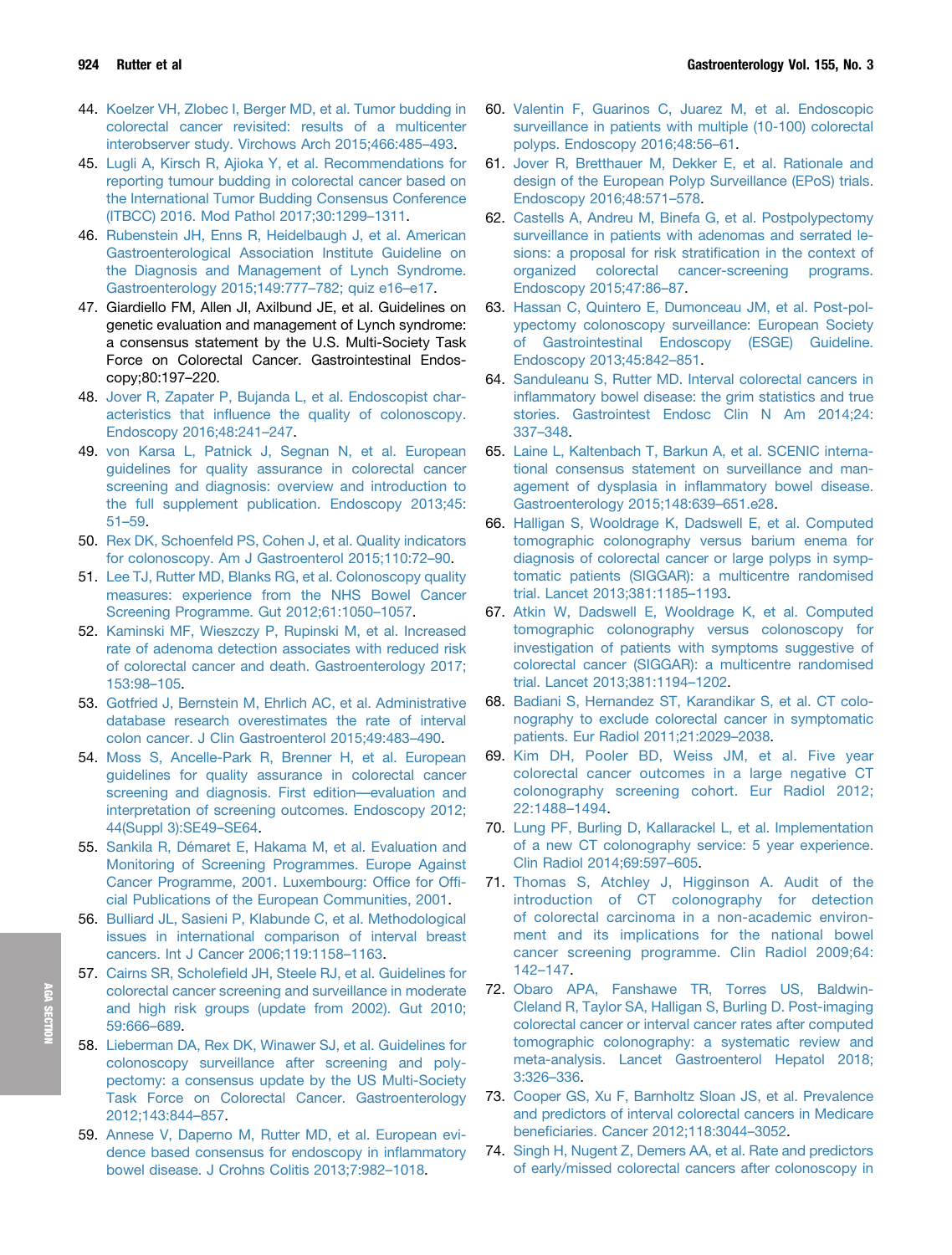<span id="page-16-0"></span>[Manitoba: a population-based study. Am J Gastroenterol](http://refhub.elsevier.com/S0016-5085(18)34571-2/sref74) [2010;105:2588](http://refhub.elsevier.com/S0016-5085(18)34571-2/sref74)–[2596.](http://refhub.elsevier.com/S0016-5085(18)34571-2/sref74)

- 75. [Taylor SA, Halligan S, Burling D, et al. CT colonography:](http://refhub.elsevier.com/S0016-5085(18)34571-2/sref75) [effect of experience and training on reader performance.](http://refhub.elsevier.com/S0016-5085(18)34571-2/sref75) [Eur Radiol 2004;14:1025](http://refhub.elsevier.com/S0016-5085(18)34571-2/sref75)–[1033](http://refhub.elsevier.com/S0016-5085(18)34571-2/sref75).
- 76. [European Society of Gastrointestinal and Abdominal](http://refhub.elsevier.com/S0016-5085(18)34571-2/sref76) [Radiology CT Colonography Group Investigators. Effect](http://refhub.elsevier.com/S0016-5085(18)34571-2/sref76) [of directed training on reader performance for CT colo](http://refhub.elsevier.com/S0016-5085(18)34571-2/sref76)[nography: multicenter study. Radiology 2007;242:](http://refhub.elsevier.com/S0016-5085(18)34571-2/sref76) [152](http://refhub.elsevier.com/S0016-5085(18)34571-2/sref76)–[161.](http://refhub.elsevier.com/S0016-5085(18)34571-2/sref76)
- 77. [Plumb AA, Halligan S, Nickerson C, et al. Use of CT](http://refhub.elsevier.com/S0016-5085(18)34571-2/sref77) [colonography in the English Bowel Cancer Screening](http://refhub.elsevier.com/S0016-5085(18)34571-2/sref77) [Programme. Gut 2014;63:964](http://refhub.elsevier.com/S0016-5085(18)34571-2/sref77)–[973](http://refhub.elsevier.com/S0016-5085(18)34571-2/sref77).
- 78. [Park SH, Ha HK, Kim MJ, et al. False-negative results at](http://refhub.elsevier.com/S0016-5085(18)34571-2/sref78) [multi-detector row CT colonography: multivariate anal](http://refhub.elsevier.com/S0016-5085(18)34571-2/sref78)[ysis of causes for missed lesions. Radiology 2005;](http://refhub.elsevier.com/S0016-5085(18)34571-2/sref78) [235:495](http://refhub.elsevier.com/S0016-5085(18)34571-2/sref78)–[502.](http://refhub.elsevier.com/S0016-5085(18)34571-2/sref78)
- 79. [Doshi T, Rusinak D, Halvorsen RA, et al. CT colonog](http://refhub.elsevier.com/S0016-5085(18)34571-2/sref79)[raphy: false-negative interpretations. Radiology 2007;](http://refhub.elsevier.com/S0016-5085(18)34571-2/sref79) [244:165](http://refhub.elsevier.com/S0016-5085(18)34571-2/sref79)–[173.](http://refhub.elsevier.com/S0016-5085(18)34571-2/sref79)
- 80. [Slater A, Taylor SA, Tam E, et al. Reader error during CT](http://refhub.elsevier.com/S0016-5085(18)34571-2/sref80) [colonography: causes and implications for training. Eur](http://refhub.elsevier.com/S0016-5085(18)34571-2/sref80) [Radiol 2006;16:2275](http://refhub.elsevier.com/S0016-5085(18)34571-2/sref80)–[2283](http://refhub.elsevier.com/S0016-5085(18)34571-2/sref80).
- 81. [Plumb AA, Fanshawe TR, Phillips P, et al. Small polyps at](http://refhub.elsevier.com/S0016-5085(18)34571-2/sref81) [endoluminal CT colonography are often seen but ignored](http://refhub.elsevier.com/S0016-5085(18)34571-2/sref81) [by radiologists. AJR Am J Roentgenol 2015;205:](http://refhub.elsevier.com/S0016-5085(18)34571-2/sref81) [W424](http://refhub.elsevier.com/S0016-5085(18)34571-2/sref81)–[W431.](http://refhub.elsevier.com/S0016-5085(18)34571-2/sref81)

Received November 27, 2017. Accepted May 15, 2018.

#### Reprint requests

Address requests for reprints to: Matthew D. Rutter, MBBS, MD, FRCP (London), FRCP (Edinburgh), University Hospital of North Tees, Stockton-onTees, TS19 8PE, UK. e-mail: [matt.rutter@nth.nhs.uk;](mailto:matt.rutter@nth.nhs.uk) fax: +44 1642 383289.

#### Acknowledgments

Author contributions: Matthew D Rutter, Silvia Sanduleanu, and Iosif Beintaris conceived and designed the project, supervised the consensus process, drafted the manuscript, performed critical revisions, and finalized the manuscript. Roland Valori, Han Mo Chiu, Douglas A. Corley, Miriam Cuatrecasas, Evelien Dekker, Anna Forsberg, Ulrike Haug, Michal F. Kaminski, Takahisa Matsuda, Gerrit A. Meijer, Eva Morris, Andrew A. Plumb, Linda Rabeneck, Douglas Robertson, Robert E. Schoen, Harminder Singh, Jill Tinmouth, and Graeme P. Young were voting members during the consensus process and performed critical revisions of the manuscript. Jola Gore-Booth provided input during the consensus process.

#### Conflicts of interest

These authors disclose the following: Roland Valori is joint director of a small Limited Liability Partnership called Quality Solutions for Healthcare that provides advice and support for quality improvement and quality assurance within and outside of endoscopy, mostly in the United Kingdom and Ireland. It also delivers colonoscopy training internationally, some of which is reimbursed and some of which is not. Evelien Dekker has received a research grant from Olympus and endoscopic equipment on loan from Olympus and Fujifilm. Andrew A. Plumb has received payment for educational lectures organized by Warner Chilcott, a pharmaceutical company, and the medical device company Acelity. Silvia Sanduleanu has received a research grant from Olympus, as well as speaker fees/travel reimbursement from Falk and AbbVie. Harminder Singh is a member of the Advisory Board for Pendopharm and has received research funding from Merck Canada. Jill Tinmouth is a paid Lead Scientist for the ColonCancerCheck program, the CRC screening program in Ontario. The remaining author disclose no conflicts.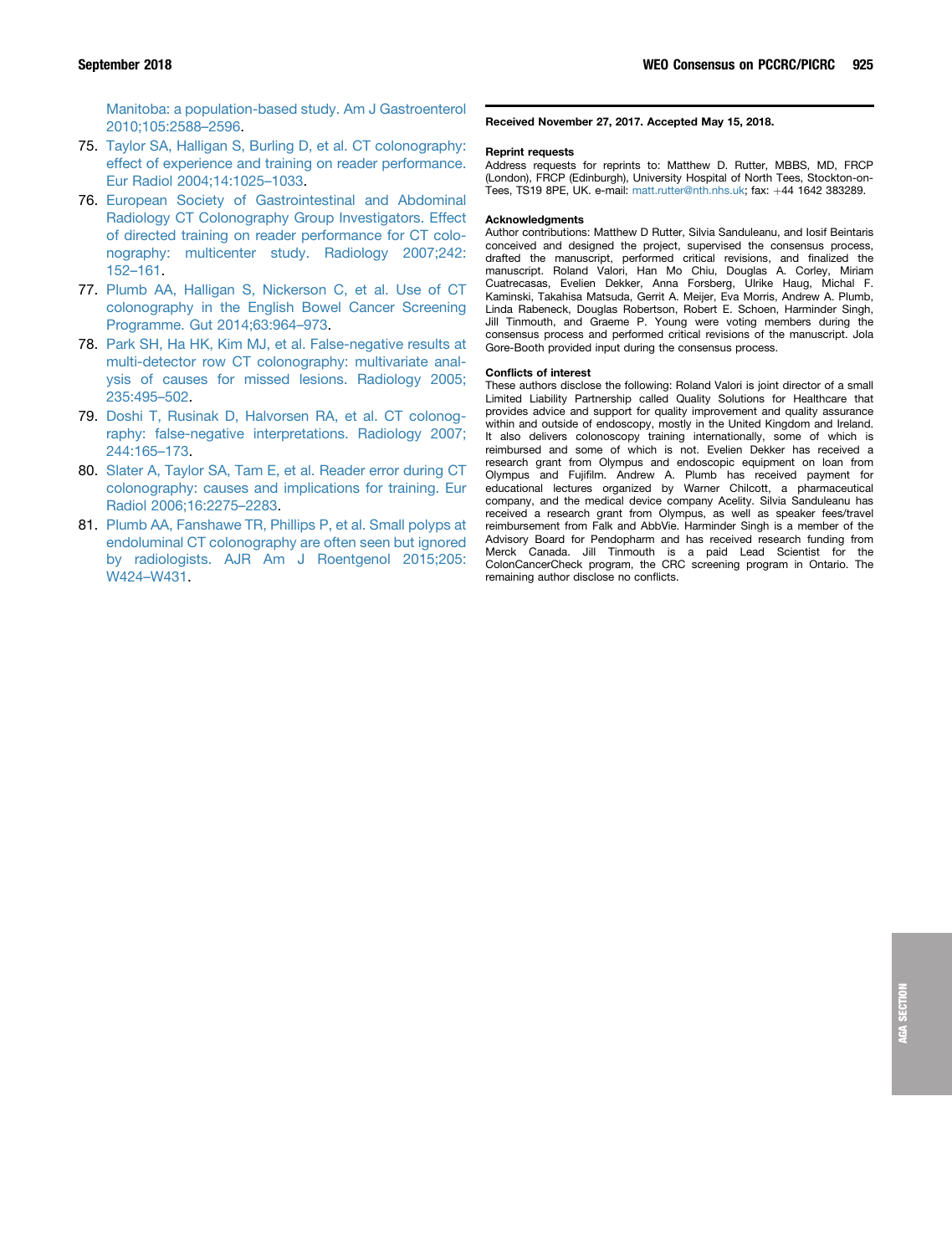## <span id="page-17-0"></span>Examples of Post-Colonoscopy Colorectal Cancer Categorization

Case 1: Patient with normal colonoscopy (to terminal ileum, good prep) to investigate iron deficiency anaemia. No surveillance recommended. Returns a year later with persistent anaemia, has repeat colonoscopy; ascending colon CRC found. PCCRC-non-interval type C; possible missed lesion, prior examination adequate

Case 2: Patient with colonoscopy 2 years ago for rectal blood loss, reported as negative (adequate prep) but cecal pole not reached due to looping. Ten-year screening colonoscopy recommended. Returns 9 months later with liver metastases; repeat colonoscopy reveals cecal cancer. PCCRCinterval type; possible missed lesion, prior examination negative but inadequate

Case 3: Patient has en bloc endoscopic mucosal resection of 20-mm lateral spreading tumor–granular type in the transverse colon polyp. Histology states tubulovillous adenoma with low-grade dysplasia, "completeness of excision cannot be confirmed." Patient returns in 3 years for surveillance, distal transverse colon cancer is found. PCCRC– non-interval type A; likely incomplete resection of previously identified lesion

Case 4: Patient with normal colonoscopy (good prep, cecal photo taken) performed to investigate loose stool. No surveillance recommended. Returns after 54 months with anaemia, colonoscopy reveals sigmoid CRC. PCCRC–non-interval type C; likely new CRC

Case 5: Elderly inpatient has colonoscopy (good prep, terminal ileum photographed) for rectal bleeding; 3-cm lateral spreading tumor–granular type villous adenoma seen in rectum. Plan is made for outpatient colonoscopy within 4 weeks for polypectomy, but patient develops myocardial infarction needing intensive therapy unit; returns 8 months later with rectal cancer. PCCRC–non-interval type B; detected lesion, not resected, deviation from the planned management pathway

Case 6: Patient has screening colonoscopy; nothing abnormal seen to cecum but bowel prep inadequate, advised to return in 1 year. Sigmoid CRC is diagnosed at that time. PCCRC–non-interval type A; possible missed lesion, prior examination negative but inadequate

Case 7: A 53-year-old patient undergoes ileocolonoscopy to investigate diarrhea. Bowel prep good. Two 10-mm adenomas resected from sigmoid. Three-year surveillance recommended. Reattends in 3 years and is diagnosed with CRC in ascending colon. PCCRC–non-interval type A; possible missed lesion, prior examination adequate

Case 8: Patient undergoes screening CTC, prep is good, 15-mm sessile polyp is described in the descending colon. Colonoscopy recommended. Patient does not attend his colonoscopy appointment. Presents 2 years later with rectal bleeding—colonoscopy reveals descending colon CRC. PICRC-non-interval type B; detected lesion, not resected, deviation from planned management pathway

Case 9: Patient undergoes screening colonoscopy, which diagnoses a 35-mm lateral spreading tumor–non-granular type polyp in transverse colon. The endoscopist removes the lesion piecemeal and recommends follow-up at 3 months. Because of logistical issues (ie, long waiting list) the patient undergoes colonoscopy 10 months later, where cancer is found at the EMR site. PCCRC-non-interval type B; likely incomplete resection of previously identified lesion, deviation from the planned management pathway

Case 10: An 82-year-old with significant comorbidities undergoes colonoscopy (good prep) for iron deficiency anaemia. A 30-mm lateral spreading tumor–non-granular identified in cecum. Options discussed with patient, who chooses conservative management. Patient presents 3 years later with symptomatic cecal CRC. PCCRC-non-interval type C; detected lesion, not resected

Case 11: Patient participates in a colonoscopy screening program. Colonoscopy shows no abnormalities (complete but prep is inadequate). A 10-year follow-up advised. One year later patient presents with rectal blood loss. Colonoscopy shows an early depressed carcinoma in the rectosigmoid. PCCRC-interval type; possible missed lesion, prior examination negative but inadequate

#### Literature Review

We used the search terms *colorectal cancer AND interval* cancer, healthcare quality assurance AND colorectal cancer and healthcare quality assurance AND colorectal cancer AND interval cancer. This initial search returned 1030 articles. Abstracts were reviewed and articles that were considered irrelevant were excluded from the library. Several additional key papers that were considered key to the project were added by Working group members during the voting process. This led to a final pool of 401 articles providing background and supporting the statements.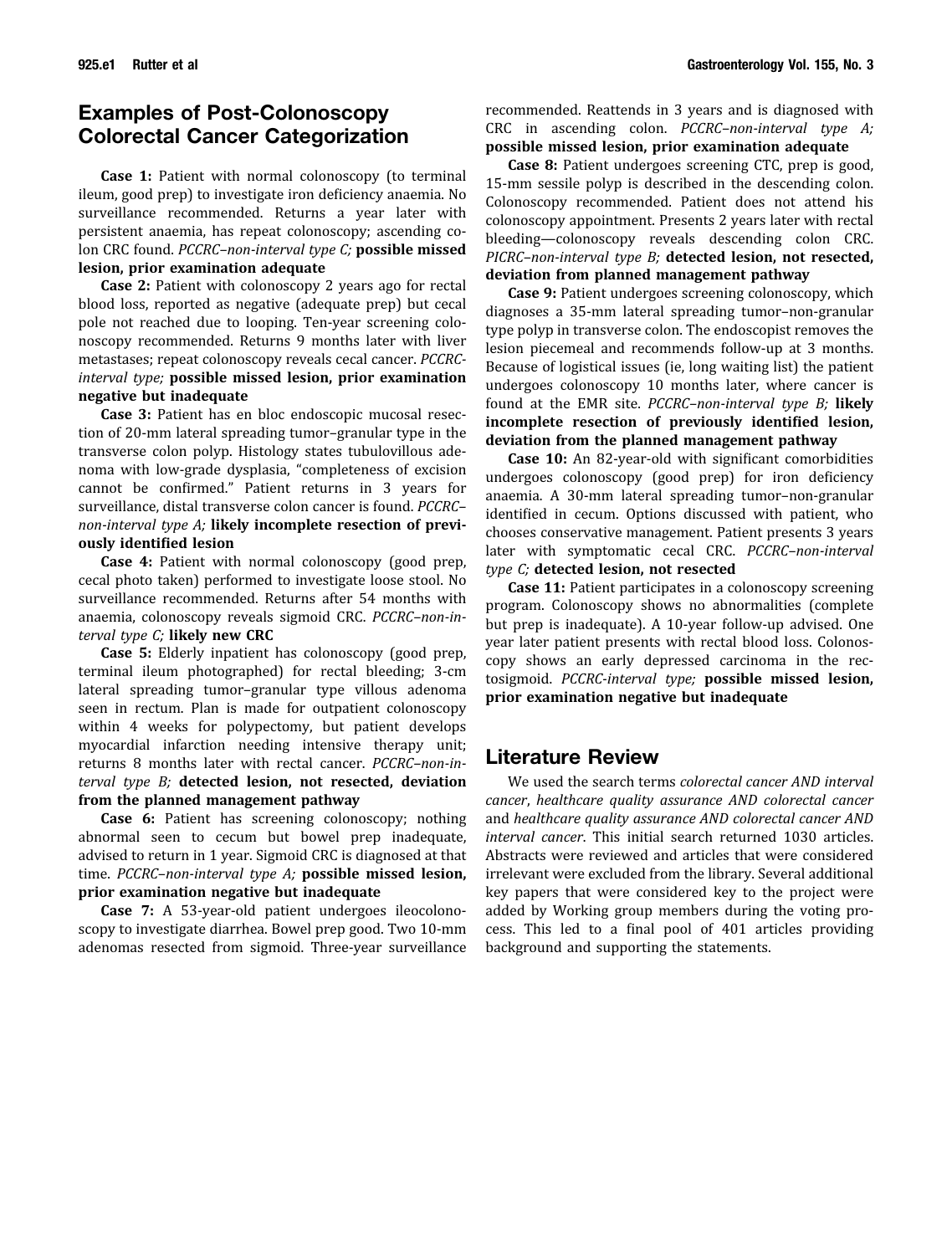#### Proposed Checklist for Peer Review of PCCRC/PICRC Papers

|                                       |    | Recommendation                                                                                                                                                                                                                                                                                                                                                                                                                                                                                                                                                                                                                                                                                                                         |
|---------------------------------------|----|----------------------------------------------------------------------------------------------------------------------------------------------------------------------------------------------------------------------------------------------------------------------------------------------------------------------------------------------------------------------------------------------------------------------------------------------------------------------------------------------------------------------------------------------------------------------------------------------------------------------------------------------------------------------------------------------------------------------------------------|
| Title and abstract                    | 1  | (a) The project's design is indicated with a commonly used term in the title or the abstract (eg, PCCRC,<br>PICRC)                                                                                                                                                                                                                                                                                                                                                                                                                                                                                                                                                                                                                     |
|                                       |    | (b) An informative and balanced summary of what was done and what was found is provided in the<br>abstract.                                                                                                                                                                                                                                                                                                                                                                                                                                                                                                                                                                                                                            |
| Introduction                          |    |                                                                                                                                                                                                                                                                                                                                                                                                                                                                                                                                                                                                                                                                                                                                        |
| Background/rationale                  | 2  | The scientific background and rationale for the project is explained.                                                                                                                                                                                                                                                                                                                                                                                                                                                                                                                                                                                                                                                                  |
| Objectives                            | 3  | Specific objectives, including any prespecified hypotheses, are clearly stated.                                                                                                                                                                                                                                                                                                                                                                                                                                                                                                                                                                                                                                                        |
| Methods                               |    |                                                                                                                                                                                                                                                                                                                                                                                                                                                                                                                                                                                                                                                                                                                                        |
| Study design                          | 4  | Key elements of project design (eg, observational study, systematic review) are presented early in the<br>paper                                                                                                                                                                                                                                                                                                                                                                                                                                                                                                                                                                                                                        |
| Setting                               | 5  | The setting, locations, and relevant timeframes, including periods of recruitment/analysis, follow-up,<br>and data collection are described. Analysis setting (eg, endoscopist or service/unit's level) is clearly<br>defined.                                                                                                                                                                                                                                                                                                                                                                                                                                                                                                         |
| Participants                          | 6  | Eligibility criteria and sources and methods of selection of participants are given. Methods of follow-up<br>are described. The rationale for choice of cases and controls-if applicable-is stated. Selection/<br>exclusion of particular patient cohorts (eg, patients with increased CRC risk due to genetic<br>syndromes or inflammatory bowel disease) is described, if applicable.                                                                                                                                                                                                                                                                                                                                                |
| Variables                             | 7  | PCCRC rate calculation method is explained, clearly describing the numerator and denominator used<br>to produce rates. Diagnostic criteria (eg, colonoscopy, CT colonography) are stated.                                                                                                                                                                                                                                                                                                                                                                                                                                                                                                                                              |
| Data sources/measurement              | 8  | Sources of data (eg, endoscopy reports, screening databases) and details of methods of assessment<br>(eg, unadjusted PCCRC rate, ie, number of PCCRCs divided by the total of the number of PCCRCs<br>plus the number of detected cancers, expressed as a percentage) are given.                                                                                                                                                                                                                                                                                                                                                                                                                                                       |
| Bias                                  | 9  | Any efforts to address potential sources of bias are described.                                                                                                                                                                                                                                                                                                                                                                                                                                                                                                                                                                                                                                                                        |
| Study size                            | 10 | Study size and the rationale for it are discussed.                                                                                                                                                                                                                                                                                                                                                                                                                                                                                                                                                                                                                                                                                     |
| Quantitative variables                | 11 | Explain how quantitative variables were handled in the analyses. If applicable, describe which<br>groupings were chosen and why                                                                                                                                                                                                                                                                                                                                                                                                                                                                                                                                                                                                        |
| Statistical methods                   | 12 | (a) Statistical methods are described                                                                                                                                                                                                                                                                                                                                                                                                                                                                                                                                                                                                                                                                                                  |
|                                       |    | (b) Any methods used to examine subgroups and interactions are described<br>(c) Explanation is given on how missing data were addressed                                                                                                                                                                                                                                                                                                                                                                                                                                                                                                                                                                                                |
|                                       |    | (d) If applicable, explain how loss to follow-up and matching of cases and controls was addressed                                                                                                                                                                                                                                                                                                                                                                                                                                                                                                                                                                                                                                      |
| Results                               |    |                                                                                                                                                                                                                                                                                                                                                                                                                                                                                                                                                                                                                                                                                                                                        |
| Participants                          | 13 | (a) Numbers of PCCRC cases analyzed are reported<br>(b) A flow diagram is used                                                                                                                                                                                                                                                                                                                                                                                                                                                                                                                                                                                                                                                         |
| Descriptive data                      | 14 | (a) Characteristics of study participants (eg demographic, clinical, social) and information on exposures<br>and potential confounders are given                                                                                                                                                                                                                                                                                                                                                                                                                                                                                                                                                                                       |
|                                       |    | (b) Number of participants with missing data for variable of interest is indicated.                                                                                                                                                                                                                                                                                                                                                                                                                                                                                                                                                                                                                                                    |
|                                       |    | (c) If applicable, follow-up time (eg, average and total amount) is reported.                                                                                                                                                                                                                                                                                                                                                                                                                                                                                                                                                                                                                                                          |
| Outcome data                          | 15 | Numbers of outcome events (PCCRC/PICRC) over time are reported. The unadjusted PCCRC rate has<br>been calculated based on the date the person had the colonoscopy, with the term detected cancer<br>being used to describe cancers diagnosed by the colonoscopy or within 6 months of the date of the<br>colonoscopy, and the term post-colonoscopy colorectal cancer used to describe cancers identified<br>beyond 6 months of the date of the colonoscopy; the follow-up period since the last colonoscopy is<br>denoted with a suffix -Ny where N refers to the number of years' follow-up after the last<br>colonoscopy. Any exclusions in the population on which PCCRC is calculated are stated explicitly<br>in the methodology |
| Main results                          | 16 | (a) Give unadjusted estimates and, if applicable, cohort-adjusted estimates and their precision (eg,<br>95% confidence interval). Make clear which cohorts were adjusted for and why they were included                                                                                                                                                                                                                                                                                                                                                                                                                                                                                                                                |
| Other analyses                        | 17 | Other analyses done, for example, analyses of subgroups and interactions, and sensitivity analyses,<br>are reported.                                                                                                                                                                                                                                                                                                                                                                                                                                                                                                                                                                                                                   |
| Discussion                            |    |                                                                                                                                                                                                                                                                                                                                                                                                                                                                                                                                                                                                                                                                                                                                        |
| Key results                           | 18 | Key results with reference to project objectives are summarized.                                                                                                                                                                                                                                                                                                                                                                                                                                                                                                                                                                                                                                                                       |
| Limitations                           | 19 | Limitations of the study, taking into account sources of potential bias or imprecision are discussed.                                                                                                                                                                                                                                                                                                                                                                                                                                                                                                                                                                                                                                  |
| Interpretation                        | 20 | A cautious overall interpretation of results considering objectives, limitations, results from similar<br>studies, and other relevant evidence is provided.                                                                                                                                                                                                                                                                                                                                                                                                                                                                                                                                                                            |
| Generalizability<br>Other information | 21 | Generalizability (external validity) and value of the project results are discussed.                                                                                                                                                                                                                                                                                                                                                                                                                                                                                                                                                                                                                                                   |
| Funding                               | 22 | Source of funding and the role of the funders for the present project are stated.                                                                                                                                                                                                                                                                                                                                                                                                                                                                                                                                                                                                                                                      |
|                                       |    |                                                                                                                                                                                                                                                                                                                                                                                                                                                                                                                                                                                                                                                                                                                                        |